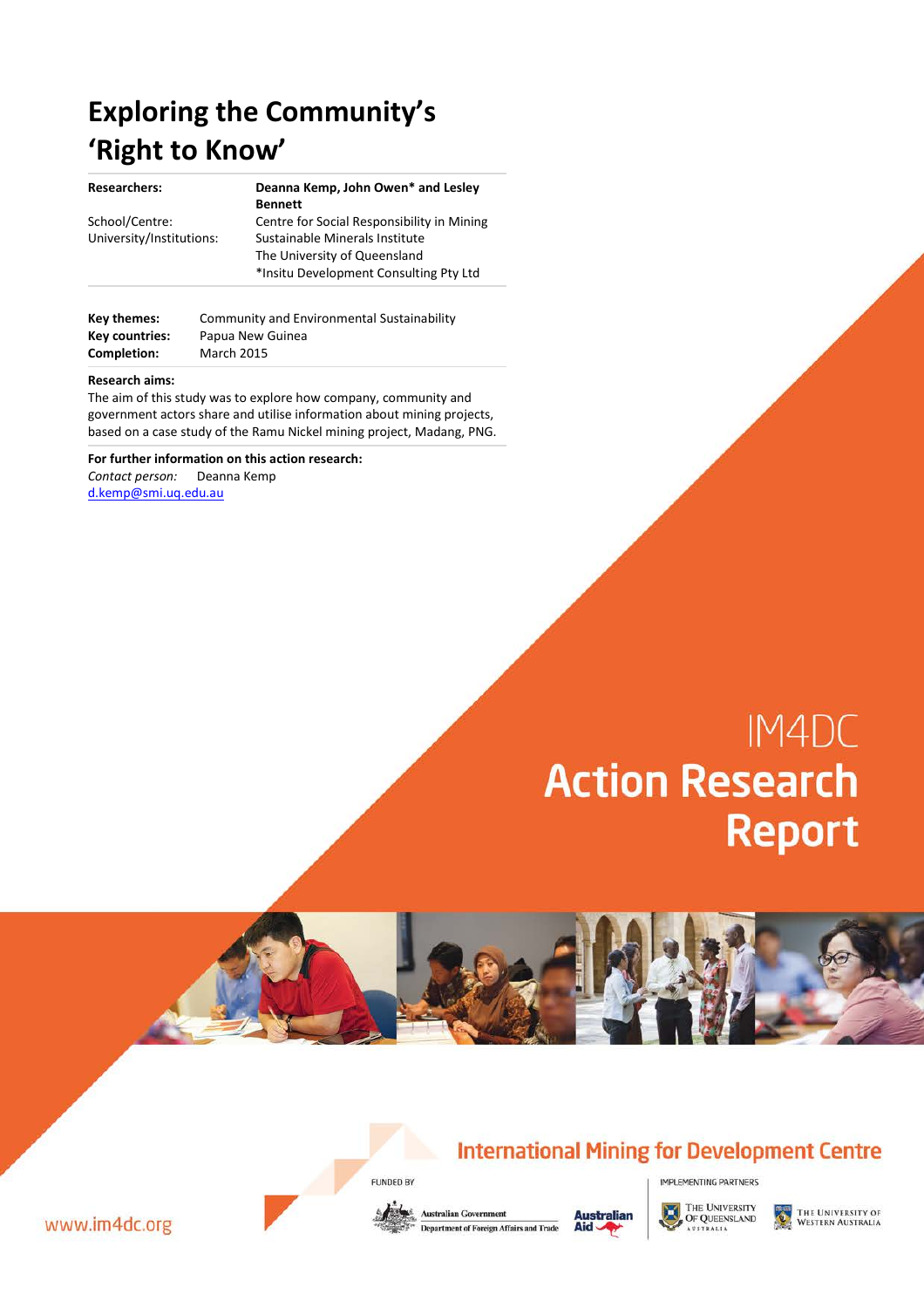# **Summary of Action Research Activity**

#### **Exploring the Community's 'Right to Know'**

This report presents the findings of a brief field engagement with the Ramu Nickel project operating on the northern coast of Papua New Guinea (PNG) in Madang Province. The research team engaged with the Ramu project on the right of project-affected communities to access information about mining activities. Community access to information is essential to its ability to understand change and negotiate with companies over matters such as access to land, compensation entitlements, development opportunities, management of impacts and for the resolution of grievances. Access to information is also a fundamental element in contemporary debates about social responsibility in mining. These debates include Free Prior and Informed Consent (FPIC), agreement making and community engagement. The study focussed on the flow of information about project lifecycle, mining impacts and development opportunities, and research data was generated through semi-structured interviews, group discussions and informal conversations with key informants.

The primary gaps identified with respect to community access to information at the Ramu Nickel project were:

- The majority of participants had a limited understanding of the life of the mine and some did not know at what stage the mining project was at.
- The majority of participants said that access to information was significantly better in the prepermitting stages than during construction and operations.
- The process for formulating the second Memorandum of Agreement (MOA) was not considered to be consultative or transparent.
- None of the participants were clear about the content of the revised MOA and only 2 participants (landowner representatives) had a copy of the MOA.
- Because of lack of information about future mine plans, resettled families were concerned that the company may require them to move again.
- Access to information was also an issue within the company.
- Written material (e.g. newsletters) did not reflect participants' information needs, but rather, the programming priorities of the company.
- In most instances, participants did not know which core services (education, health, infrastructure) would be established when or by whom.
- Participants were unsure as to the process steps involved in raising concerns about the project or for requesting information.

The report considers information pathways and challenges at the mine level and more broadly, and provides a list of recommendations for the mine, the Mineral Resource Authority, provincial administration and landowners.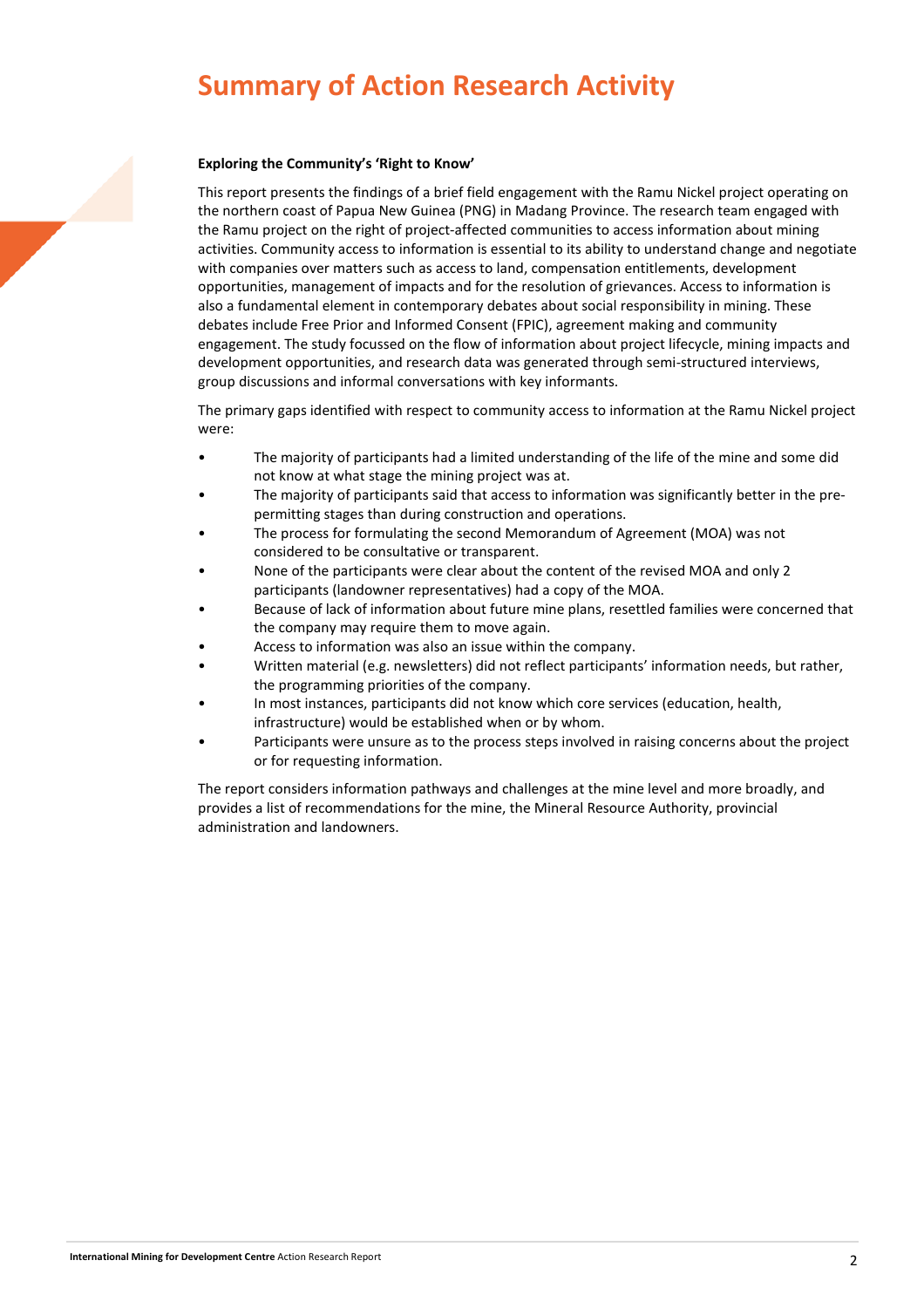

# Exploring the Community's 'Right to Know'

A brief report based on the Ramu Nickel case study, Madang, PNG

March 2015



Centre for Social Responsibility in Mining Sustainable Minerals Institute The University of Queensland, Australia csrm@smi.uq.edu.au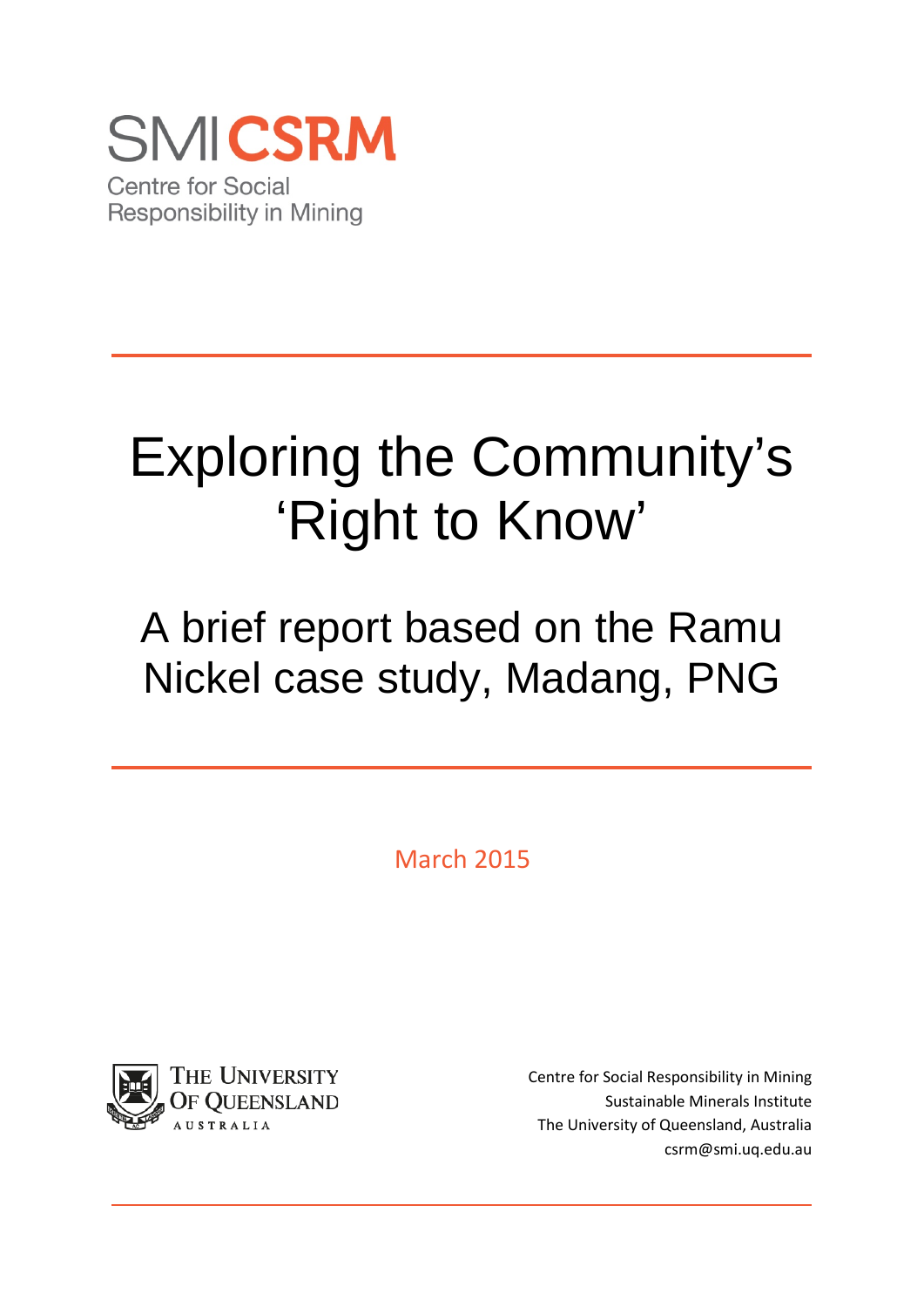# **Authors**

Assoc. Prof. Deanna Kemp, Deputy Director, Centre for Social Responsibility in Mining (CSRM)

Dr John Owen, Principal Social Scientist, Insitu Development Consulting Pty Ltd (IDC) and Honorary Senior Research Fellow, Centre for Social Responsibility in Mining (CSRM)

Ms Lesley Bennett, Independent Social Researcher and Community Development Specialist (IM4DC Alumn)

# **Citation**

Kemp, D., Owen, J. and L. Bennett, (2015). *Exploring the Community's 'Right to Know'. A Brief Report Based on the Ramu Nicket Case Study, Madang, PNG*. The University of Queensland (CSRM) and the International Mining for Development Centre (IM4DC): Brisbane.

# **Research team**

Assoc. Prof. Deanna Kemp, Deputy Director, Centre for Social Responsibility in Mining (CSRM)

Dr John Owen, Principal Social Scientist, Insitu Development Consulting Pty Ltd (IDC) and Honorary Senior Research Fellow, Centre for Social Responsibility in Mining (CSRM)

Ms Lesley Bennett, Independent Social Researcher and Community Development Specialist (IM4DC Alumn)

Mr Richard Baia, Independent Social Researcher (Madang)

Ms Lynette M. Opotio, Independent Social Researcher (Madang)

Mr Dennis Kohler, CSRM International Intern (June-September 2014)

# **International IM4DC Adviser**

Mr Antonio Bernales, Executive Director, Futuro Sostenible.

# **Acknowledgements**

The research team is grateful for the competitively awarded IM4DC 'Action Research' grant that enabled this independent study. We acknowledge the permissions provided by MCC's senior management and Ramu Nickel's assistance with transport and accommodation for the research team while on site. Ramu Nickel Community Affairs staff, Mr Brodney Seip, Mr Greg Tuma and Mr Nick Genaia were particularly helpful. Finally, we acknowledge those people who agreed to participate in this research by speaking with us for the purposes of exploring issues of access to information by communities affected by mining.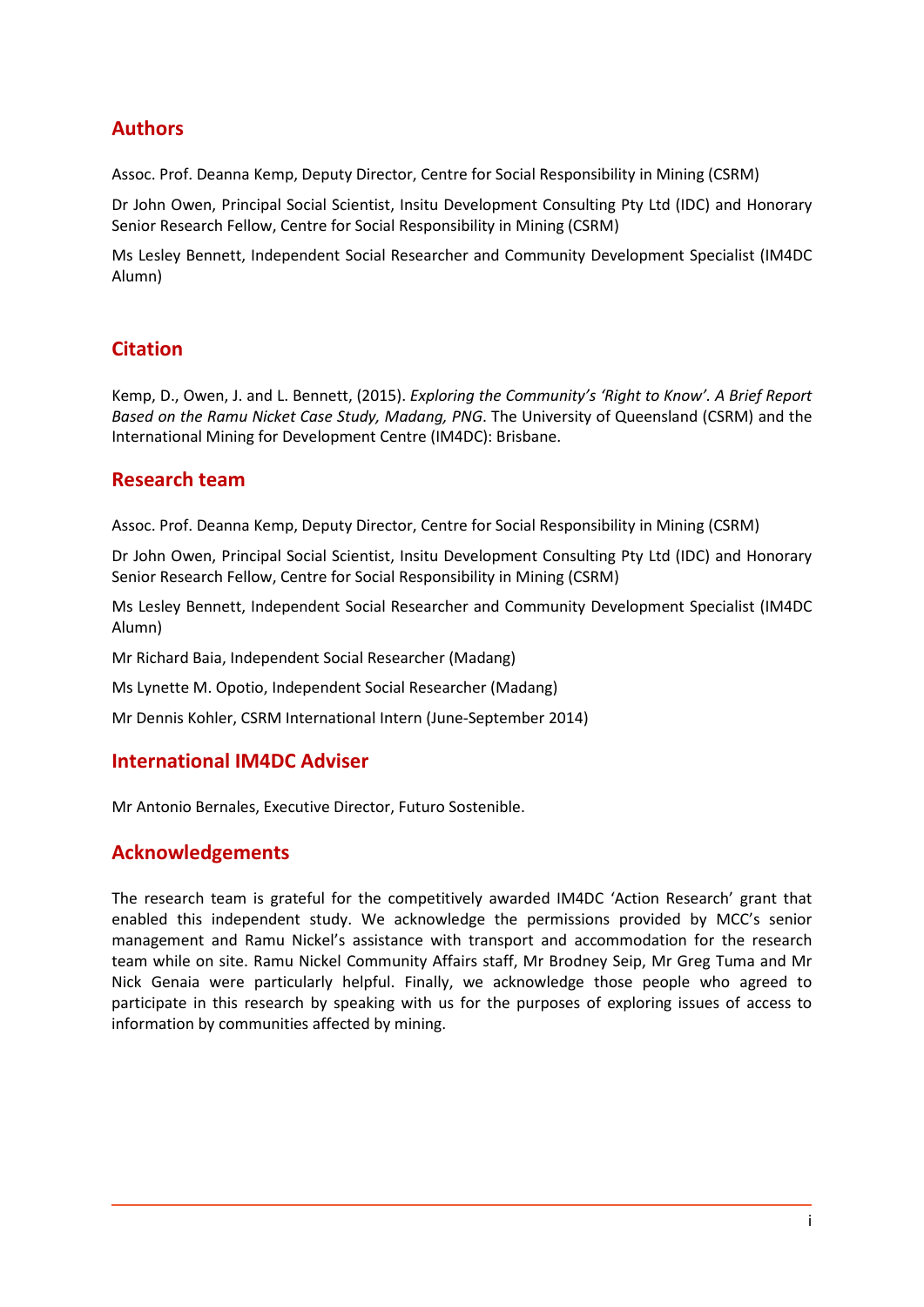

The Centre for Social Responsibility in Mining (CSRM) is a leading research centre, committed to improving the social performance of the resources industry globally.

We are part of the Sustainable Minerals Institute (SMI) at the University of Queensland, one of Australia's premier universities. SMI has a long track record of working to understand and apply the principles of sustainable development within the global resources industry.

At CSRM, our focus is on the social, economic and political challenges that occur when change is brought about by resource extraction and development. We work with companies, communities and governments in mining regions all over the world to improve social performance and deliver better outcomes for companies and communities. Since 2001, we have contributed to industry change through our research, teaching and consulting.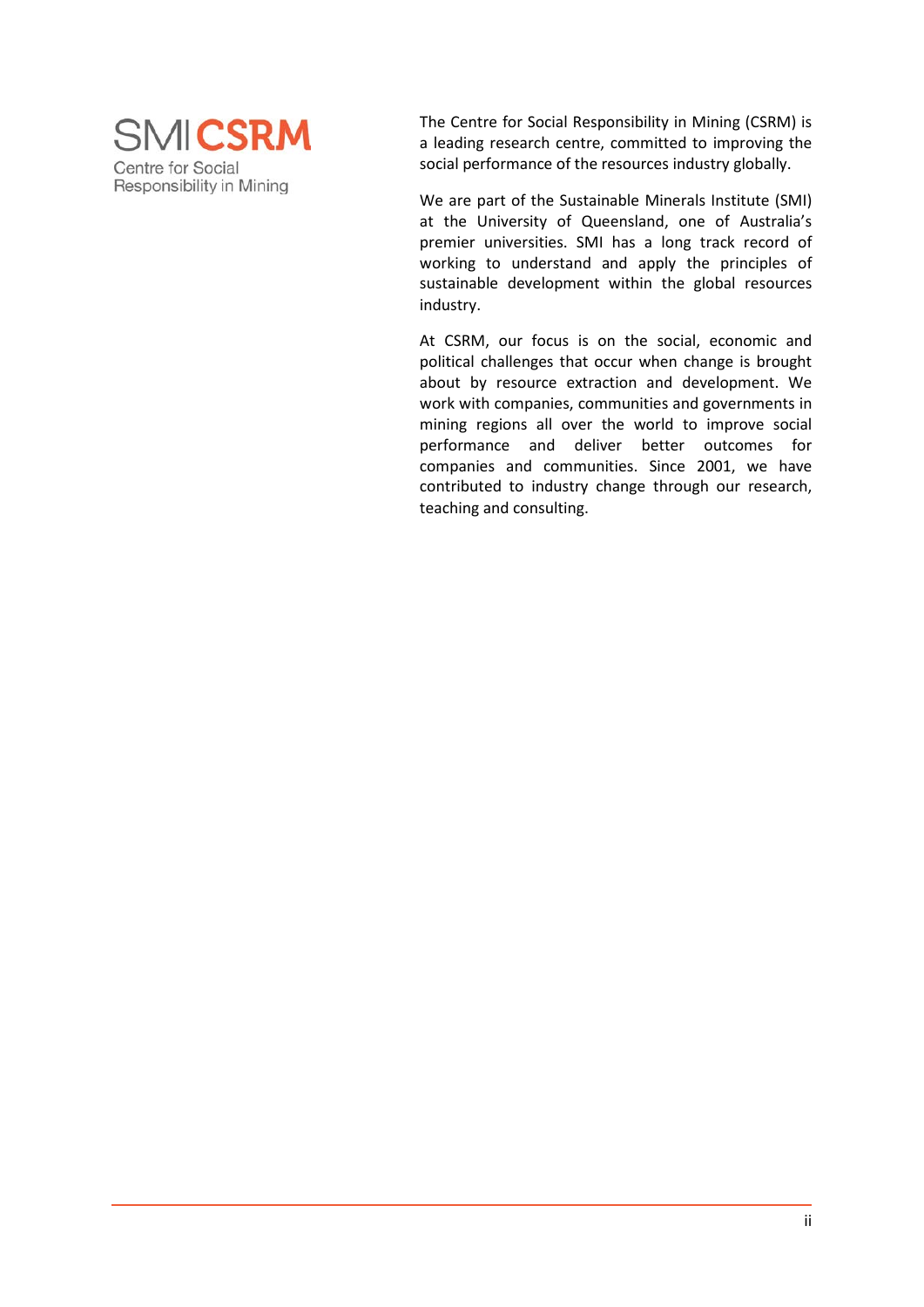# **Contents**

| 1 |  |
|---|--|
| 2 |  |
| 3 |  |
|   |  |
|   |  |
|   |  |
| 4 |  |
|   |  |
| 5 |  |
|   |  |
|   |  |
|   |  |
|   |  |
|   |  |
|   |  |
|   |  |
|   |  |
|   |  |
|   |  |
|   |  |
| 6 |  |
|   |  |
|   |  |
|   |  |
|   |  |
|   |  |
| 7 |  |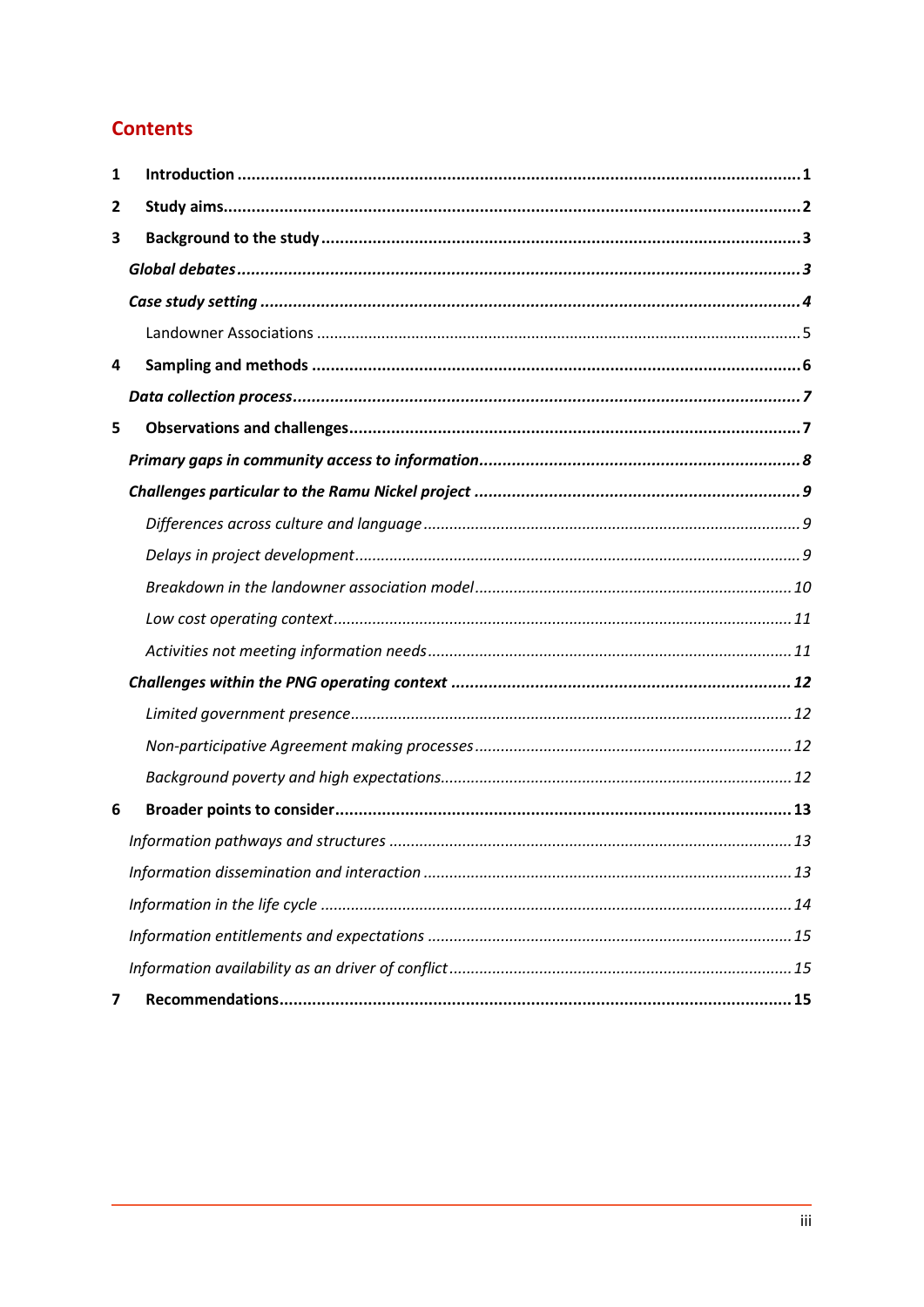# <span id="page-6-0"></span>**1 Introduction**

This report presents the findings of a brief field engagement with the Ramu Nickel project operating on the northern coast of Papua New Guinea (PNG) in Madang Province.<sup>[1](#page-6-1)</sup> Managed and majorityowned by the state-owned China Metallurgical Corporation (MCC), Ramu Nickel is China's largest investment in the Pacific at USD \$1.4 billion.<sup>[2](#page-6-2)</sup> The project footprint includes a nickel laterite mine inland on the Kurumbukari Plaueau, a 135 km slurry pipeline, and a refinery, limestone quarry and deep sea tailings facility on the Rai Coast at Basamuk. Pipeline communities run from the mine parallel to the access road and then along the national highway to Madang and out to Basamuk. The estimated life of mine is thirty years.



**Figure 1: Madang location map (left) and Ramu Nickel Project footprint (right)**

The research team engaged with the Ramu Nickel project on the right of project-affected communities to access information about mining activities. Community access to information is essential to their ability to understand change and negotiate with companies over matters such as access to land, compensation entitlements, development opportunities, management of impacts and for the resolution of grievances. Access to information is also a fundamental element in contemporary debates about social responsibility in mining. These debates include Free Prior and Informed Consent (FPIC), Agreement making and community engagement. The research team did not undertake a performance assessment of any of these areas. Rather, the focus was to explore how community access to and use of information at Ramu Nickel might provide lessons for other mining locations.

**.** 

<span id="page-6-1"></span> $1$ <sup>1</sup> The fieldwork for this research was conducted in February 2015.

<span id="page-6-2"></span> $2$  In PNG, the proiect is an unincorporated joint venture between MCC Ramu (85%), MRML (2.5%) and MRRL (3.94%) two subsidiaries of Mineral Resource Development Corporation (MRDC) on behalf of PNG government and landowner interests and RNL (8.56%), a subsidiary of former developer Highland Pacific Ltd. In China, MCC Ramu NiCo Limited is owned by MCC-JJJ Mining, whose shareholders include China Metallurgical Group Corporation (MCC), a Fortune 500 company and three of the largest enterprises in the Chinese nickel and stainless steel industry including Jinchuan Group Limited, Jilin Jien Nickel Industry Limited, and Jiuquan Iron & Steel (Group) Limited.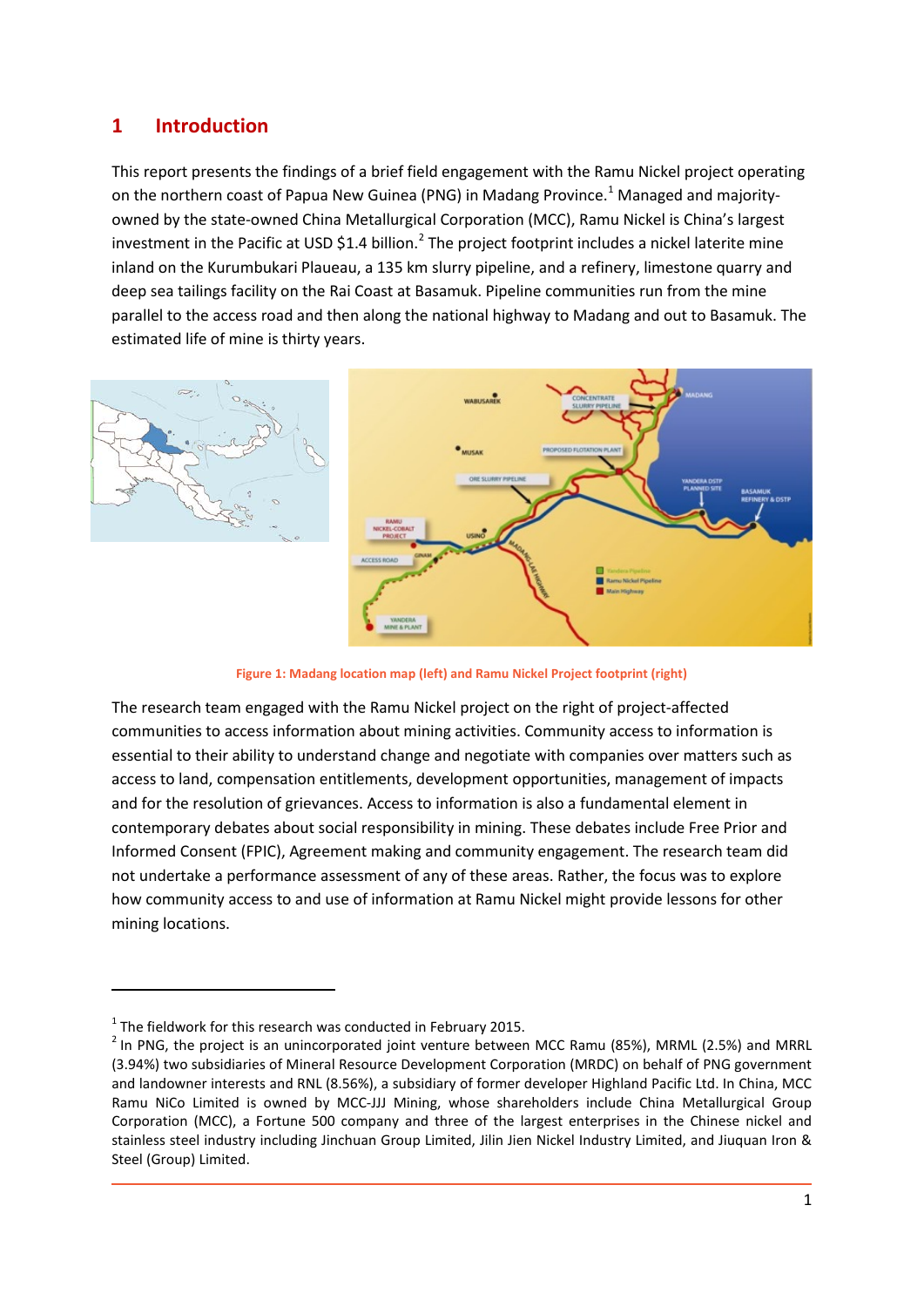To conduct the study, a four-member field team visited seven communities in the project footprint area over a ten-day field trip in February 2015. $3$  The Ramu Nickel mine at Kurumbukari was accessible by road via a degraded national highway and newly sealed mine access road from Usino junction. Coastal and inland communities were also accessible by road from Madang. The study team was transported by company boat to Basamuk. Community affairs staff at Kurumbukari, Basamuk and Madang were engaged both a formal and informal basis. Meetings with MCC management were granted based on courtesy rather than for the purposes of gaining approval for data collection. The study team also met with the Provincial Administration in Madang.

The structure of the report is organised as follows: the study aims and objectives are described in Section 2. In Section 3 we provide a brief background and overview of the Ramu Nickel project. We outline the methodological approach in Section 4 before presenting research findings in Section 5. Section 6 presents a set of general points for consideration. The report concludes with recommendations (Section 7) for the resource developer, PNG government and affected communities.

# <span id="page-7-0"></span>**2 Study aims**

The aim of this study was to explore how company, community and government actors share and utilize information about mining projects. To ensure that the discussion was manageable in the time available, the study was limited to the flow of information about project lifecycle, mining impacts and development opportunities. There are other types of information that could have been covered, for instance: community-level understanding of their rights under national law, technical procedures for environmental impact monitoring, or cumulative impacts of development. These topics were not covered by the research but remain important areas for future examination.

In a study requiring stakeholders to reflect on information processes in a specific mining location, contentious issues are bound to arise. During the study team's brief engagement with the project, we observed and heard about a number of these issues, including: displacement and resettlement, local employment and business opportunities, environmental impacts, deep sea waste disposal, compensation and the fulfilment of commitments. While these issues fall outside the scope of the study, our observation is that these issues and concerns warrant investigation by the company and the Mineral Resource Authority (MRA) (See recommendations in Section 7).

When examining information flow between stakeholders, there are a number of project-specific variables to consider. For example, the type of information that is most relevant to a local community will depend on:

- project configuration
- project location

 $\overline{a}$ 

- timing of the development
- stage of the project
- type(s) of commodity

<span id="page-7-1"></span><sup>&</sup>lt;sup>3</sup> The study team comprised two researchers from CSRM, a PNG mining and community development specialist and two Madang-based researchers.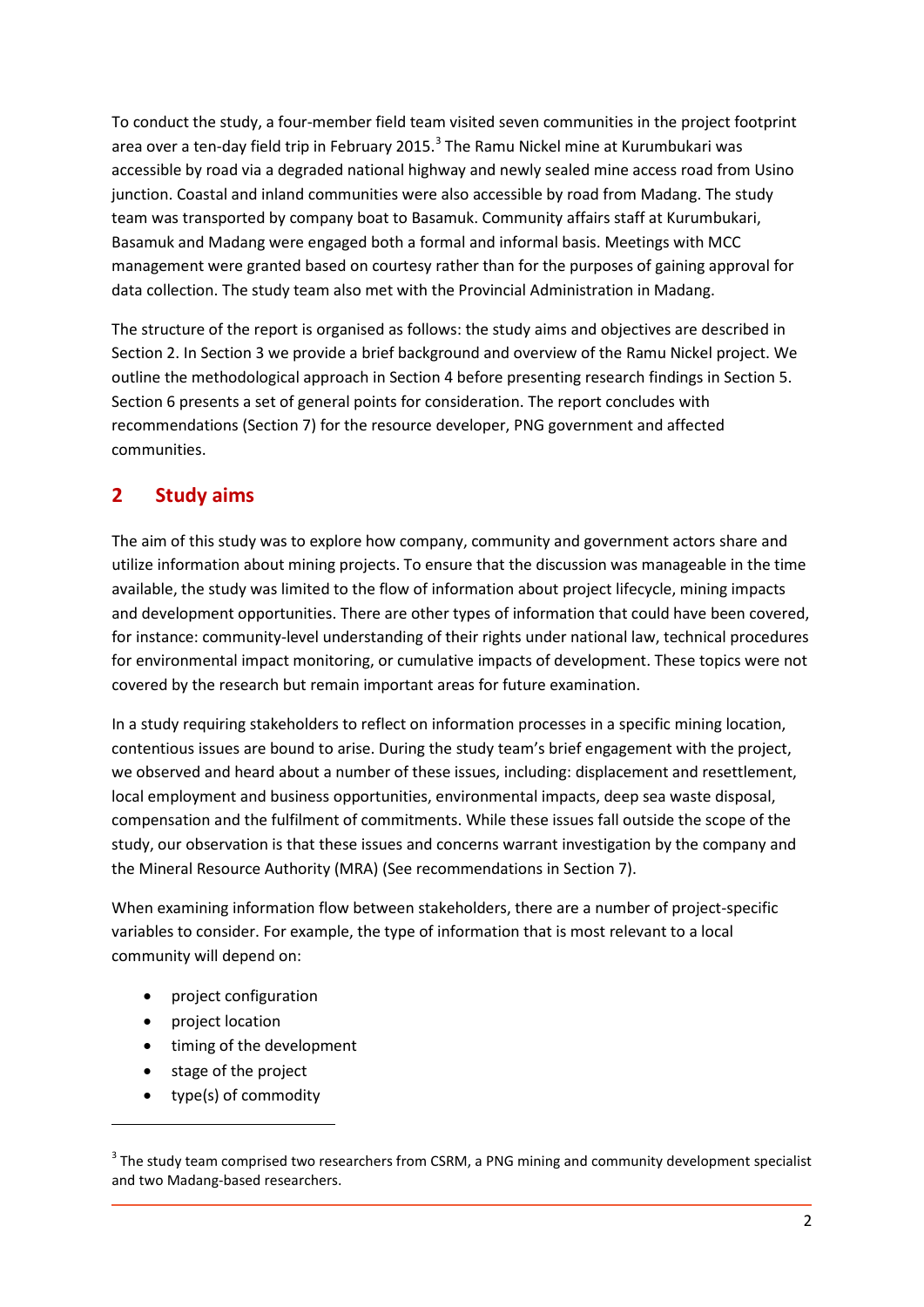- processing techniques
- ownership arrangements
- the estimated life of mine.

Further, the avenues through which information can be shared with a community will be governed by local norms, which are in turn influenced by levels of literacy, and beyond this, local interest about the project as it moves through its lifecycle. In any given context, these and other variables will influence the degree to which project-affected people give or withhold 'consent', negotiate agreements and engage with mining industry actors.

# <span id="page-8-0"></span>**3 Background to the study**

## <span id="page-8-1"></span>**Global debates**

**.** 

The first background theme that is relevant to this study is Free Prior Informed Consent or 'FPIC'. Over the last decade, FPIC has achieved global attention for its potential to 'level the playing field' between land dependent communities and multinational mining corporations. While several international organisations have developed policies stating their commitment or interpretation of FPIC, there is presently no commonly agreed industry position or model for the achievement of FPIC, with few examples demonstrating its application in mining communities.<sup>[4](#page-8-2)</sup> Further, no specific guidelines exist around how to operationalize the individual dimensions of the framework.

In PNG there is no specific legal requirement for developers to follow an FPIC process. However, the combination of customary land ownership and the consultation requirements of the PNG Mining Act (e.g. aspects of the Development Forum) approximate key elements of the FPIC framework.[5](#page-8-3) Considering how these elements may be achieved is of interest in this study, not whether, or the extent to which, landowners provided FPIC for the the Ramu Nickel project.

The second theme is agreement-making. Internationally, several jurisdistictions require developers to enter into formal agreements with the state and representatives of mining communities as part of the permitting process. Other types of agreements are used for recording expectations relating to specific issue areas, and for outlining mechanisms for monitoring or redress should difficulties arise. One the one hand, agreements offer the appeal of defining roles and responsibilities, impacts and opportunities, resources and the distribution of project benefits. On the other, agreements tend to be successful only when all parties are operating from an informed position. While there are clearly benefits associated with the use of agreements in mining, ensuring that all parties recieve timely information and have sufficient knowledge and access to expertise remain ongoing challenges. In this study, the focal point for participants was information associated with the Memorandum of Agreement (MOA) and Mining Development Contract (MDC).

The third theme is community engagement. Across the mining industry, the expectation that local and landowning communities are engaged and participate in processes of mining and development

<span id="page-8-2"></span> $<sup>4</sup>$  Owen, J.R., and Kemp, D. (2014) 'Free Prior and Informed Consent', Social Complexity and the Mining</sup> Industry: Establishing a Knowledge Base. *Resources Policy,* 41: 91–100.<br><sup>5</sup> Macintyre, M. (2007) Informed Consent and Mining Projects: A View from Papua New Guinea. *Pacific Affairs*,

<span id="page-8-3"></span><sup>80, 1: 49-65.</sup>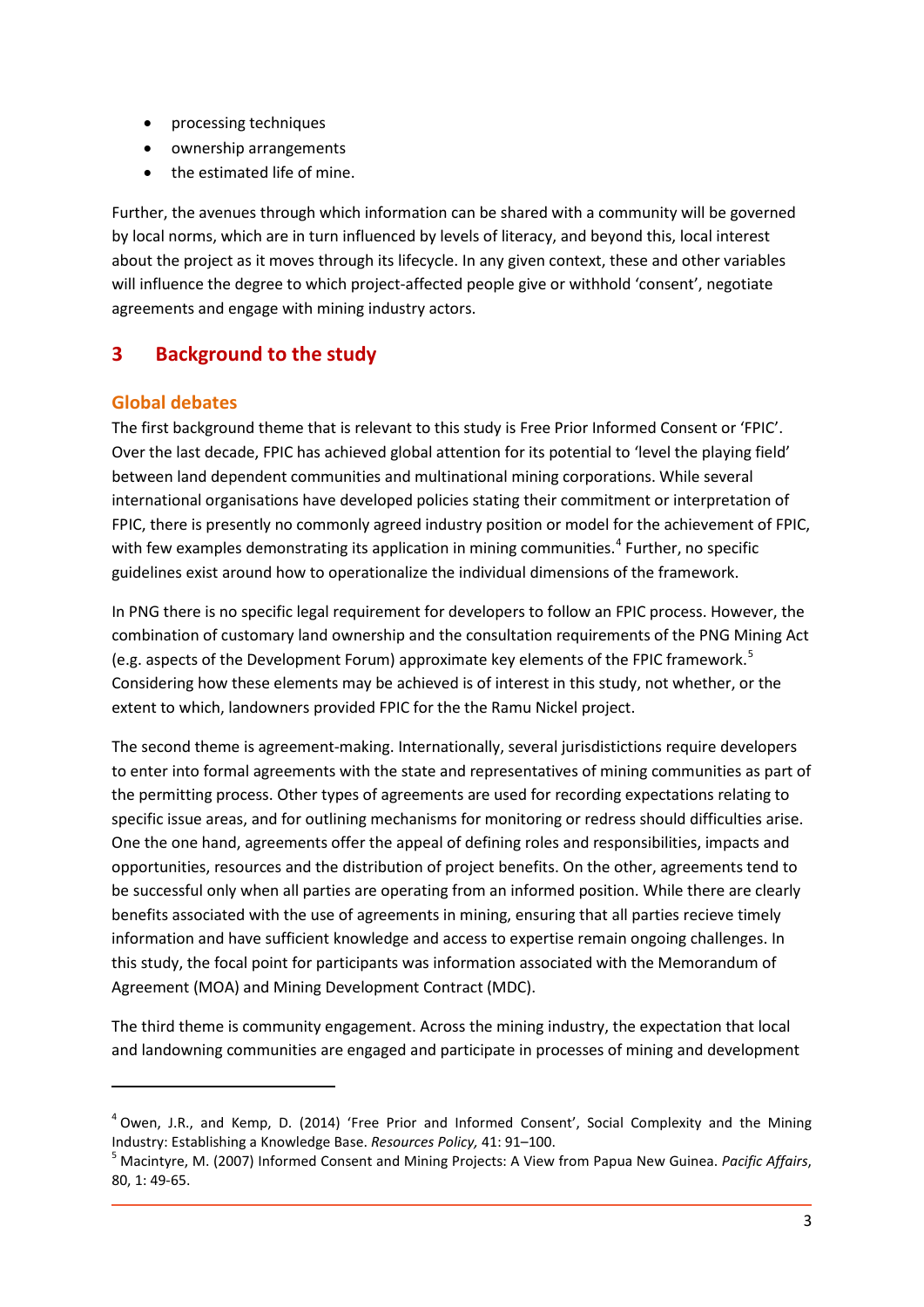has become a generally accepted principle. Locally inclusive engagement is a permitting requirement for many jurisdictions and a standard provision in corporate policy platforms and in the international standards. In an operational setting, performing the task of community engagement is usually delegated to a community affairs department or equivalent. These departments are often positioned on the periphery of the organisational structure, and work in conditions of great social complexity and with a limited ability to influence internally.<sup>[6](#page-9-1)</sup> The industry's ability to engage effectively – including through the exchange of timely and relevant information with local communities – continues to be called into question.

#### <span id="page-9-0"></span>**Case study setting**

Mining is a major driver of economic growth in PNG.<sup>[7](#page-9-2)</sup> Since the 1970's, the country has witnessed the development of successive large scale mining operations. The country is also home to several high profile international 'test case' operations with civil war at Rio Tinto's Panguna copper mine in Bougainville; the destruction of the Fly River at the Ok Tedi Copper mine formerly owned by BHP Billiton; human rights and security issues at Barrick's Porgera Joint Venture operation; the use of deep sea tailings at Newcrest's gold mine in Lihir; and the rapid closure of Placer Dome's gold mine in Misima.

Ramu Nickel is PNG's most recent nationally significant project to come into production. Foreign majority ownership of a mining operation by another sovereign state is a unique scenario in PNG, as is Chinese management of a major mining operation.

Like other large-scale mining ventures, the development of the project spans several decades. Key milestones include:

- 1962. Ramu laterite ore discovered by Australian Bureau of Mineral Resources.
- 1997. Highlands Gold secures the project and establishes Highlands Pacific to manage.
- 2000. MDC and the MOA signed with Highlands Pacific.
- 2003. MCC commence technical and economic due diligence.
- 2006. MDC and the MOA signed with MCC.
- 2007. Construction permits granted.
- 2008. Full scale construction.
- 2010. Construction largely complete. Ramp up commences.
- 2012. First shipment to China.
- 2013. Revised MOA with MCC.

**.** 

While only in the early stages of production, MCC has already recieved significant media attention. The operation has been the focus of PNG Mine Watch, PNG national media, several court cases and community protests. Most recently, local community members set fire to several millions of dollars worth of company equipment in response to frustrations about the lack of opportunities for

<span id="page-9-1"></span><sup>&</sup>lt;sup>6</sup> Kemp, D., and Owen, J. (2013) Community Relations and Mining: Core to Business but not "Core Business". *Resources Policy,* 38, 4: 523-531.<br><sup>7</sup> According to the ICMM, in 2010 mining contributed 33.4 per cent of PNG's gross domestic product See:

<span id="page-9-2"></span>http://www.icmm.com/document/4440.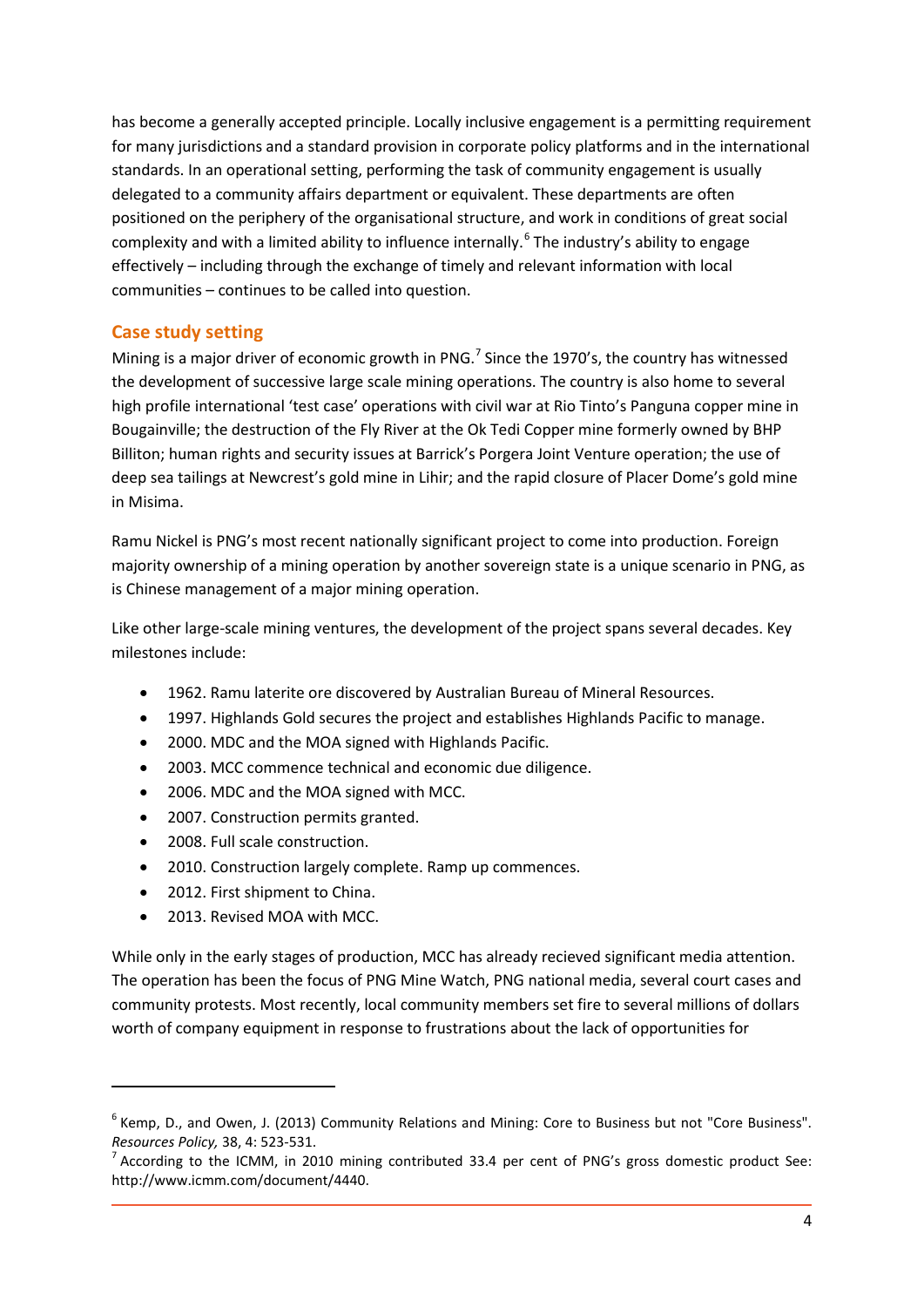employment and contracting.<sup>[8](#page-10-1)</sup> Others have focused their research on the circumstances in which the mine was established: direct government-to-government negotiations, generous tax concessions, and the presence of a substantial foreign workforce.<sup>[9](#page-10-2)</sup> The study team has noted these issues as background context, though they were not the focus of the research.

Also relevant to note is that while the Ramu mine is not itself a large operation, the proposed Yandera gold and copper mine – located less than 30 kilometres from the mine site at Kurumbukari – has been touted as the 'next Ok Tedi'. Given the close proximity of the two projects, there is a heightened potential for cumulative impacts offering yet another major 'test case' for PNG.

#### <span id="page-10-0"></span>Landowner Associations

 $\overline{a}$ 

An estimated 20,000 people live in the project footprint area. Clans residing within each of the four identified impact areas are represented by one of four landowners associations. In matters relating to the MOA, each association has equal authority to participate through its elected representative structure. On the business development side, the four associations co-own an umbrella company, Raibus Ltd, which has subsidiary companies for security, engineering and a joint venture with NCS catering. In 2014, business contracts worth more than 30 million Kina (approximately USD \$11.5 million) were awarded to landowner companies, with more than 90 per cent secured by Raibus.<sup>[10](#page-10-3)</sup>

The basic function of a landowner association is to represent community stakeholders in their negotiations with the developer and the government. In PNG, these negotiations cover a wide range of topic areas: land access, business opportunities, social development, environmental impacts, compensation, grievances and disputes, and royalites. In terms of information flow, landowner associations are often positioned in agreements as the primary 'conduit' between the community and the government and company, and the primary mechanism for information dissemination to local communities. This is also the case at Ramu Nickel.

Landowner representatives are elected by the members of the association based on their clan affiliation in one of the mine impact areas. Each recognised clan group is expected to be represented within the association. That representatives have direct social ties with community members raises several challenges that can inhibit the effectiveness of the association. For instance, representatives can quickly become embroiled in clan politics over land or business opportunities. Similiarly, landowners that successfully secure business contracts or project benefits for themselves maybe be viewed as no longer representing the interests of the clan. In cases where community members are still waiting for compensation payments or feel excluded from project benefits, the success of individual landowners through business or other benefits can erode confidence in the representative, and by extension the association.

<span id="page-10-1"></span><sup>8</sup> Reuters. (2014) China's MCC Halts Ramu Nickel Mine in PNG After Attacks. *Thomson Reuters Foundation*, Available at:<http://www.trust.org/item/20140807025424-m4xiq/?source=search><br><sup>9</sup> Smith, G. (2013) Nupela Masta? Local and Expatriate Labour in a Chinese-Run Nickel Mine in Papua New

<span id="page-10-2"></span>

<span id="page-10-3"></span>Guinea, *Asian Studies Review*, 37, 2: 178-195.<br><sup>10</sup> For a full account of the business development structurres in place at Ramu Nickel, see:

Seip, B.K. (2012) Impact of Business Management on Landowner Enterprises in Papua New Guinea: A case study of the Kurumbukare Limited Company. *Contemporary PNG Studies: DWU Research Journal,* 19: 96-107.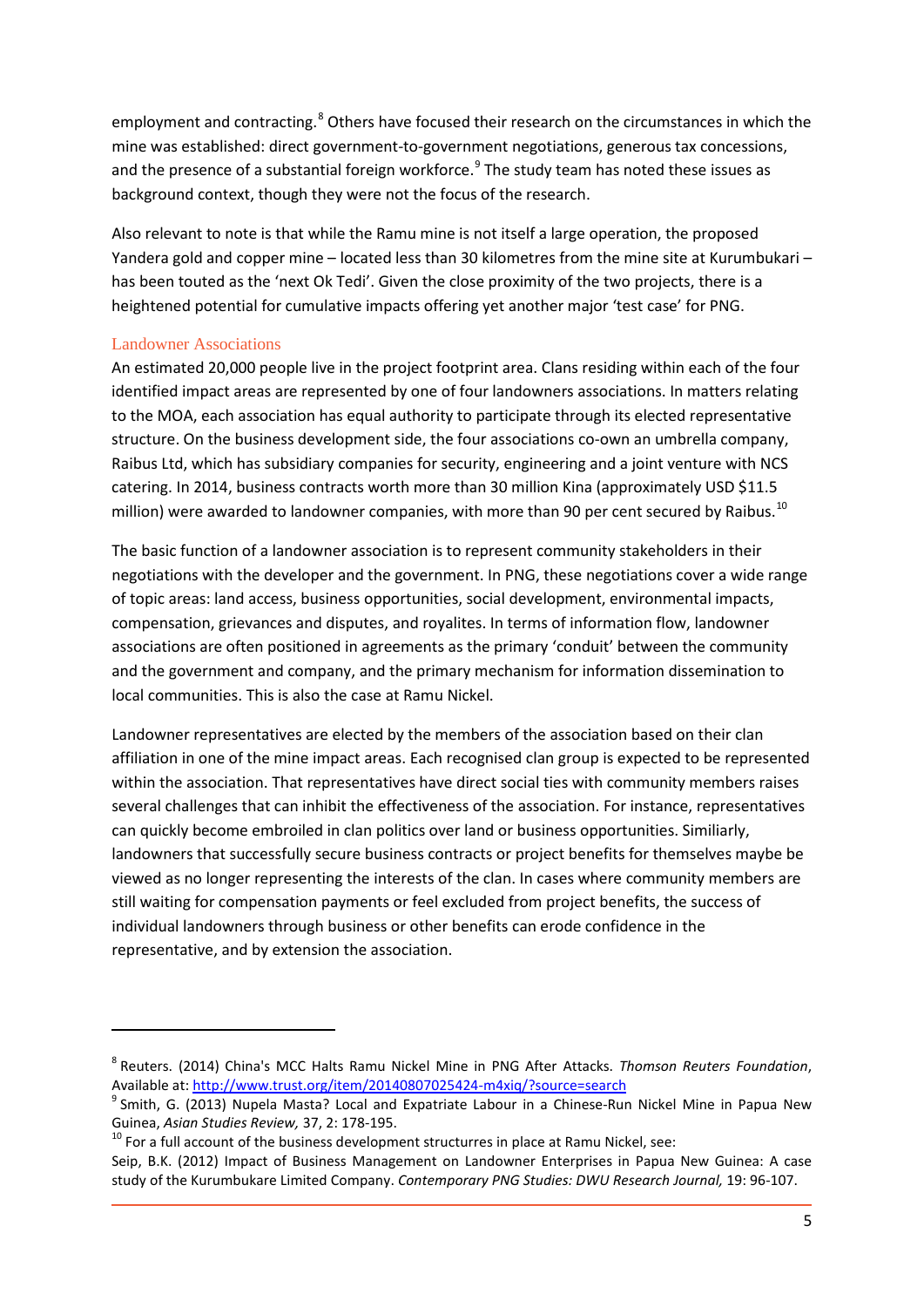# <span id="page-11-0"></span>**4 Sampling and methods**

The Ramu Nickel project was selected for this study for two key reasons:

- 1. The mine had commenced its third year of production, making it one of a small number of mine sites within the Asia Pacific region to have recently moved into the operations phase of the project life-cycle. Other more established mines were not considered for this study because of the years that had passed between permitting and current activities. The team was concerned that the presence of significant legacy issues would have a negative effect on participant recall, or that legacy issues would overshadow any interest participants might have in a conversation about "information flow".
- 2. The mine is Chinese operated, making it the only wholly Chinese operated mine in PNG. The contrast between the two nations on matters relating to governance, authority, freedom of expression has direct implications for how people understand information and the rights of communities to access information at different times.

Prior to commencing the study, the team made contact with senior personnel from Ramu Nickel to outline the objectives of the research and to seek logistical support for the fieldwork component of the study. Company support was granted by the President of Ramu Nickel.

The sampling strategy was to gain a broad sprectrum of input from across the footprint area. This approach has the benefit of comparing community-level perspectives across a wide geographical area. The obvious limitation is that due to time constraints the team was unable to delve deeply into issues or individual experiences.

Research data was generated through semi-structured interviews, group discussions and informal conversations with key informants. Our aim was to record participant narratives about their experience with the project, with some perception data regarding how other stakeholders understand and prioritise information needs. Other than introducing information from other informants into interviews for validation or comparison, there was no 'fact checking'.

| Location                        | Dates<br>(2015)                      | Setting         | Method                                     | Duration          | Group Size               | Active<br>sample |  |  |  |
|---------------------------------|--------------------------------------|-----------------|--------------------------------------------|-------------------|--------------------------|------------------|--|--|--|
|                                 | Near-mine communities (Kurumbukare): |                 |                                            |                   |                          |                  |  |  |  |
| Enekwai                         | 10/02                                | Market          | Group discussion                           | 1 <sub>hr</sub>   | 45-50                    | 7                |  |  |  |
|                                 | 10/02                                | Car             | Interview                                  | 30 <sub>min</sub> | 1                        |                  |  |  |  |
|                                 | 11/02                                | School grounds  | Group discussion                           | 30 min            | 8                        | 2                |  |  |  |
| Ainageri                        | 11/02                                | Hamlet          | Group discussion                           | 1 <sub>hr</sub>   | 20                       | 6                |  |  |  |
| Refinery communities (Basamuk): |                                      |                 |                                            |                   |                          |                  |  |  |  |
| Mendri                          | 13/02                                | Hamlet          | Group discussion                           | 2 hrs             | 60                       | 4                |  |  |  |
| Ganglau                         | 14/02                                | Hamlet/Aid post | Group discussion                           | 2 hrs             | 40                       | 4                |  |  |  |
| Tugiak                          | 14/02                                | Hamlet          | Observation of<br>agricultural<br>programs | 1 <sub>hr</sub>   | $\overline{\phantom{0}}$ |                  |  |  |  |
| Pipeline communities:           |                                      |                 |                                            |                   |                          |                  |  |  |  |
| Ono (inland)                    | 18/02                                | Market          | Group discussion                           | 2 hrs             | 50                       | 7                |  |  |  |

#### **Table 1: Community sample**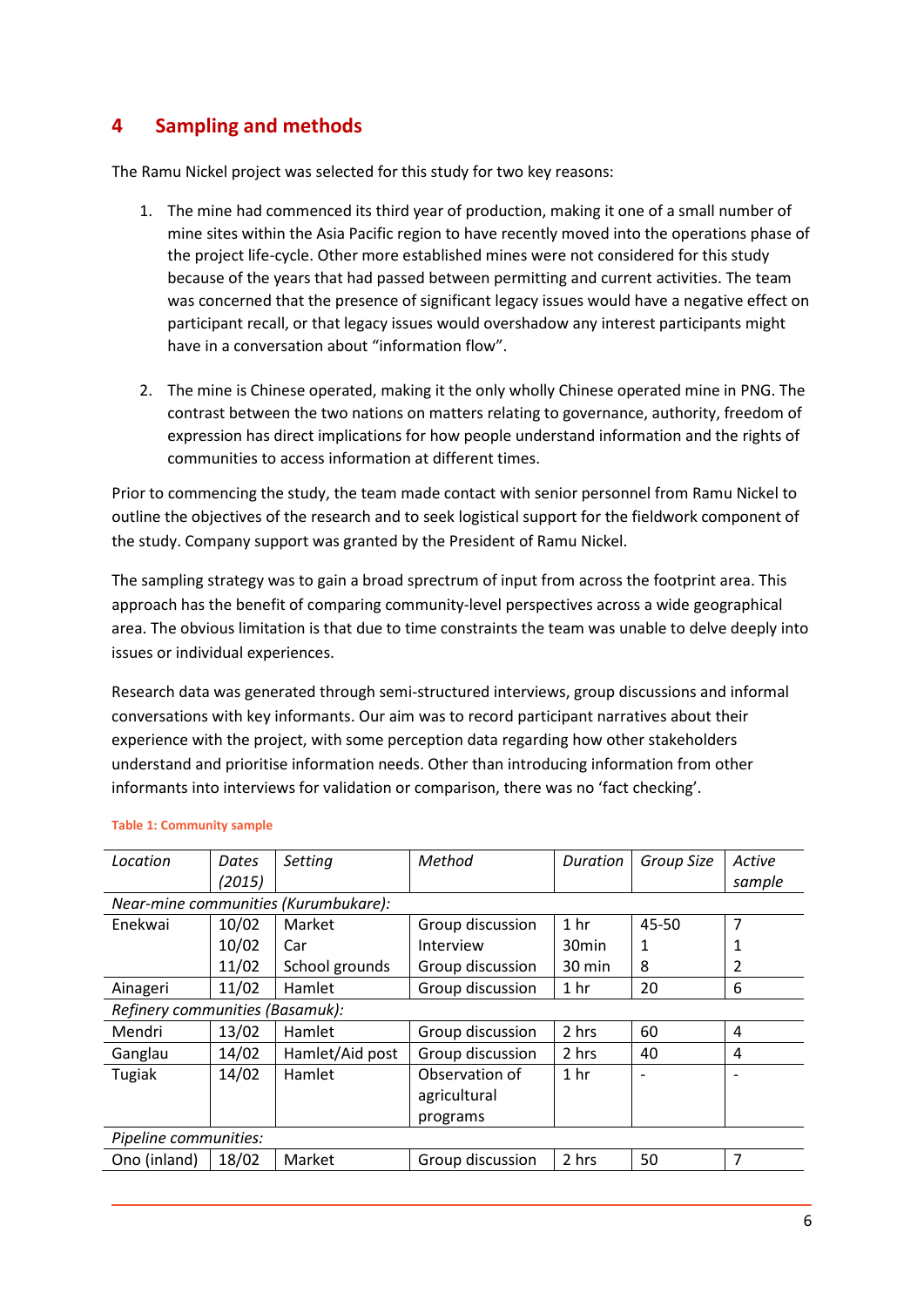| Erima     | 19/02 | Hamlet | Group discussion | 2 hrs | 30 | ⊥∪ |
|-----------|-------|--------|------------------|-------|----|----|
| (coastal) |       |        |                  |       |    |    |

#### **Table 2: Company sample**

| Location      | Dates | Setting        | Method           | Duration        | Sample | Active |
|---------------|-------|----------------|------------------|-----------------|--------|--------|
|               |       |                |                  |                 | Size   | sample |
| Mine site     | 10/02 | Central admin. | Group discussion | 1 <sub>hr</sub> |        |        |
| (Kurumbukari) | 11/02 | Car            | Group discussion | 45 mins         |        |        |
| Refinery      | 13/02 | Central admin  | <b>Briefing</b>  | 1 hour          |        |        |
| (Basamuk)     | 13/02 | CA Office      | <b>Briefing</b>  | 1 hour          | 4      |        |

**Note**: The mine-site (Kurumbukare) has carriage of community relations for 'inland' pipeline communities. The refinery (Basamuk) has carriage of 'coastal' pipeline communities.

#### **Table 3: Government sample**

| Location | Dates | Setting    | Method    | Duration | Sample | Active |
|----------|-------|------------|-----------|----------|--------|--------|
|          |       |            |           |          | Size   | sample |
| Madang   | 17/2  | Provincial | Interview | 1.5      | -      |        |
|          |       | office     |           | hours    |        |        |

#### <span id="page-12-0"></span>**Data collection process**

The research process was sequenced as follows:

- communities identified by the research team
- request made to community affairs to make contact with community and request permission to meet
- contact made prior to arrival
- research team arrived in the village and made contact with relevant spokesperson
- spokesperson called on individuals to gather for the meeting
- team members introduced by research facilitator
- explanation of the research provided, followed by a description of points for discussion
- opportunity provided to ask questions or clarify discussion
- research facilitator sought agreement from the participants to continue with the process.

Each village-based session was conducted in *Tok Pisin* and facilitated by one of the independent social researchers from the research team. Hand written notes were taken during each session with translations into English where needed. Following each session notes were typed up and verified by the research team. A thematic analysis of the data was conducted thereafter.

# <span id="page-12-1"></span>**5 Observations and challenges**

The experience of the Ramu Nickel project reflects a number of challenges with respect to the flow of information between company, community and government actors. Some of these challenges are particular to the Ramu Nickel project, whereas others are symptomatic of the PNG mining context.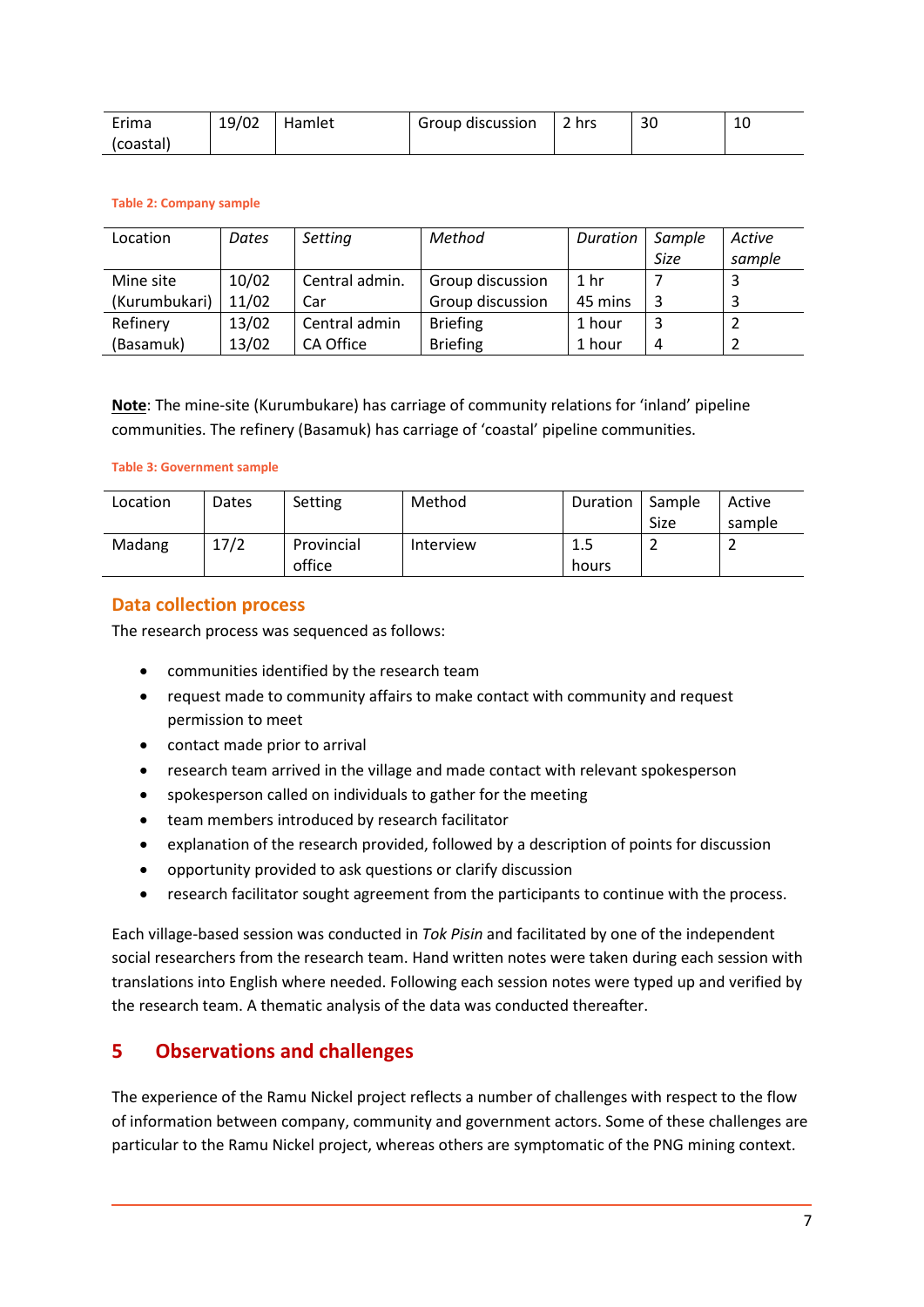These more general issues have varying effects in different operating contexts, and we note some of those effects as they are beginning to play out at the Ramu Nickel project.

### <span id="page-13-0"></span>**Primary gaps in community access to information**

Based on current data, the following list provides a summary of the primary gaps with respect to community access to information at the Ramu Nickel project.

- The majority of research participants at Kurumbukari (Enekwai and Ainageri) were unable to define what stage the mine was at in its project lifecycle. Several respondents thought that the mine was still clearing land, and was yet to develop a mine pit. The Basamuk and pipeline communities appeared to have a better sense of the project stage. All groups had a limited understanding of the estimated life of mine.
- The majority of research participants indicated that access to information was signficantly better in the pre-permitting stages of the project. Several participants recalled recieving information from the government and the former owners about potential impacts and opportunities during the planning phase. This same level of engagement had not continued into construction and operations.
- The process for formulating the second MOA was not considered to be consultative or transparent. Most participants agreed that there was a higher level of transparency during the four-year agreement making process under Highlands Pacific than for the agreement process under MCC.
- None of the research participants were clear about the content of the revised MOA, or the status of implementation on key commitments. Participants could only recall commitments made under the original MOA. Over the entire sample, only two people indicated that they had a copy of the MOA. Both of these interviewees were landowner representatives.
- The resettlement community at Enekwai was unclear as to whether they would be subject to future relocations as the mine continues to develop.<sup>[11](#page-13-1)</sup> Based on the lack of information flowing about future mine plans, families were concerned that the company may require them to move again. This point was expressed as a general sense of uncertainty about the stage of the project, potential mine life, and intentions of the company.
- Access to information was also an issue within the company. Community affairs staff (both mine and refinery) reported experiencing difficulties when attempting to access information from management. With limited access to information themselves, community affairs were in turn constrained in their ability to share information and were described by one community as "tight lipped".
- Written material (e.g. newsletters and magazines) distributed by the company provided a source of information, but participants indicated that the content of this material did not reflect their information needs, but rather, the programming priorities of the company.

 $\overline{a}$ 

<span id="page-13-1"></span> $11$  There is very little public documentation relating to the two resettlement communities at Kurumbukari. The research team was only made aware that a relocation had been effected after its arrival to site.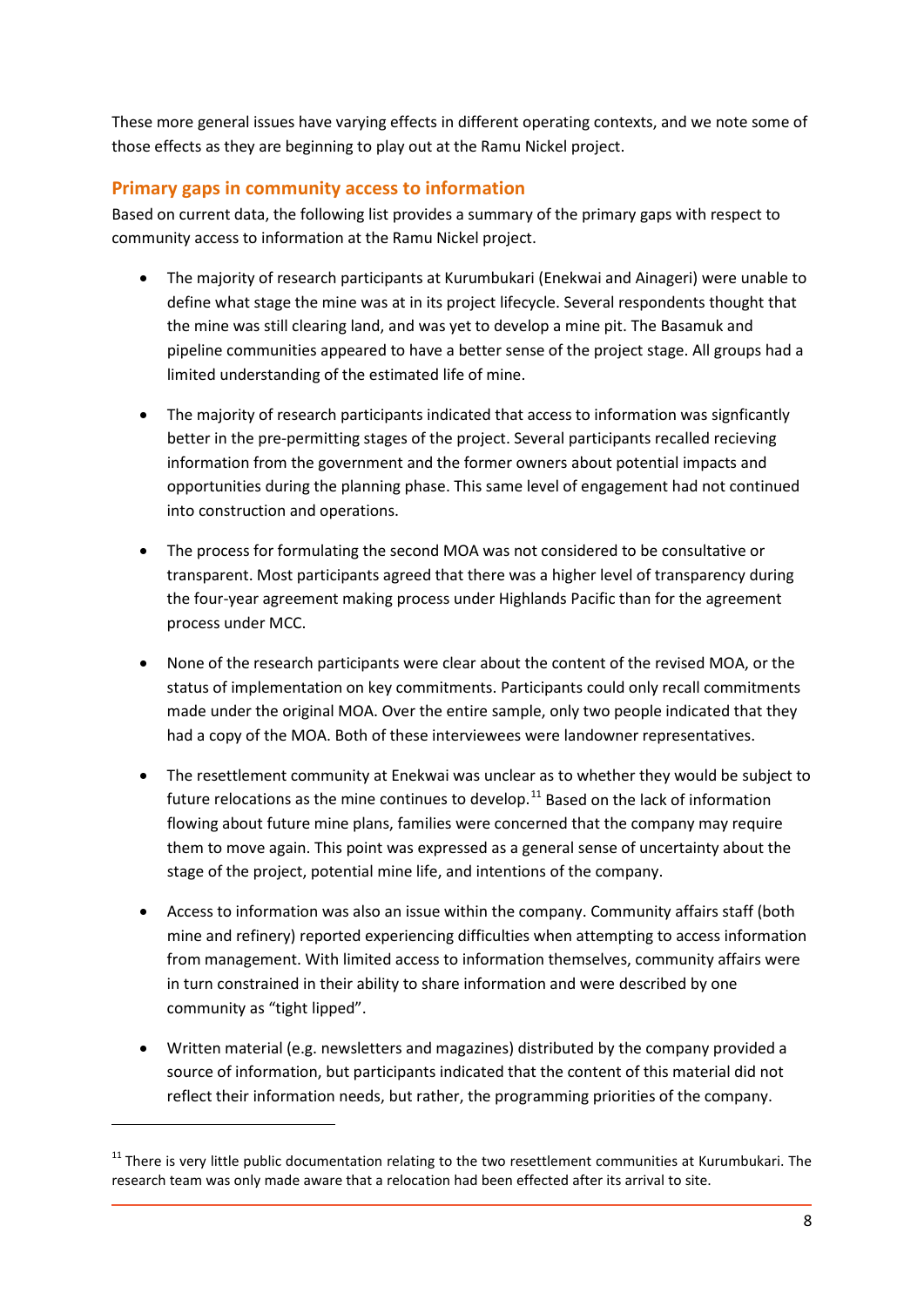- The development and provision of core services in education, health and infrastructure was identified as a priority in all community discussions. In most instances participants did not know which services would be established when, under which sections of the MOA or who was responsible for different elements of delivery.
- Ramu Nickel did not have a functioning project-level grievance mechanism in place at the time of the study. People were unsure as to the process steps involved in raising concerns about the project or for requesting information. This includes knowing whether to approach national or provincial government, or the company, or which party has specific responsibilities in relation to the project (e.g. environmental impact monitoring).

# <span id="page-14-0"></span>**Challenges particular to the Ramu Nickel project**

#### <span id="page-14-1"></span>Differences across culture and language

Staff at both the mine and the refinery reported experiencing difficulties in navigating cross-cultural norms. National staff stated that they were still adapting to the Chinese approach to communicating information about the project. Both PNG national community relations staff and their Chinese expatriate managers found the lack of a common professional language to be a significant barrier to the flow of information. In some instances this was expressed in a light hearted manner, with people explaining the various techniques they employed in order to be understood by their colleagues. Techniques included gesturing/signing, producing sounds to indicate a place or an action, or using a combination of commonly used words from both *Tok Pisin* and Mandarin. At other times staff were less positive about their experiences, noting the sense of frustration they felt in being unable to communicate basic information on important issues in a high stress environment.

Throughout the data collection process, community feedback was imbued with strong anti-Chinese sentiment. In 2012, Smith recorded instances of local discontent over the number of Chinese contract laborers used on the project, reflecting a strong expectation for local employment.<sup>[12](#page-14-3)</sup> More broadly, respondents spoke negatively about what they perceived to be a lack of willingness on the part of MCC management and staff to understand PNG culture. The general feeling was that MCC managers made little effort to understand or adapt to the local context and instead engaged only with formal representatives from the government and the landowner associations. According to research participants, MCC made little effort to engage at the community level and on the occasion of a community visit, did little to build the relationship or resolve concerns. Most participants were of the view that their own government was turning a "blind eye" to community issues because of the arrangement with the Chinese government.

#### <span id="page-14-2"></span>Delays in project development

The majority of participants expressed a sense of uncertainty over the project development timeline. Following an intensive period of engagement between the former operator and community, the project was put on hold in 2000 while investors were sought to bring the project online. The delays were also due to the complex refinery process that reportedly took some time to finalise. During this period, community members felt that much of the open communication and positive momentum enjoyed under Highlands Pacific during feasibility was lost.

**.** 

<span id="page-14-3"></span><sup>&</sup>lt;sup>12</sup> Ibid Smith (See Footnote 9).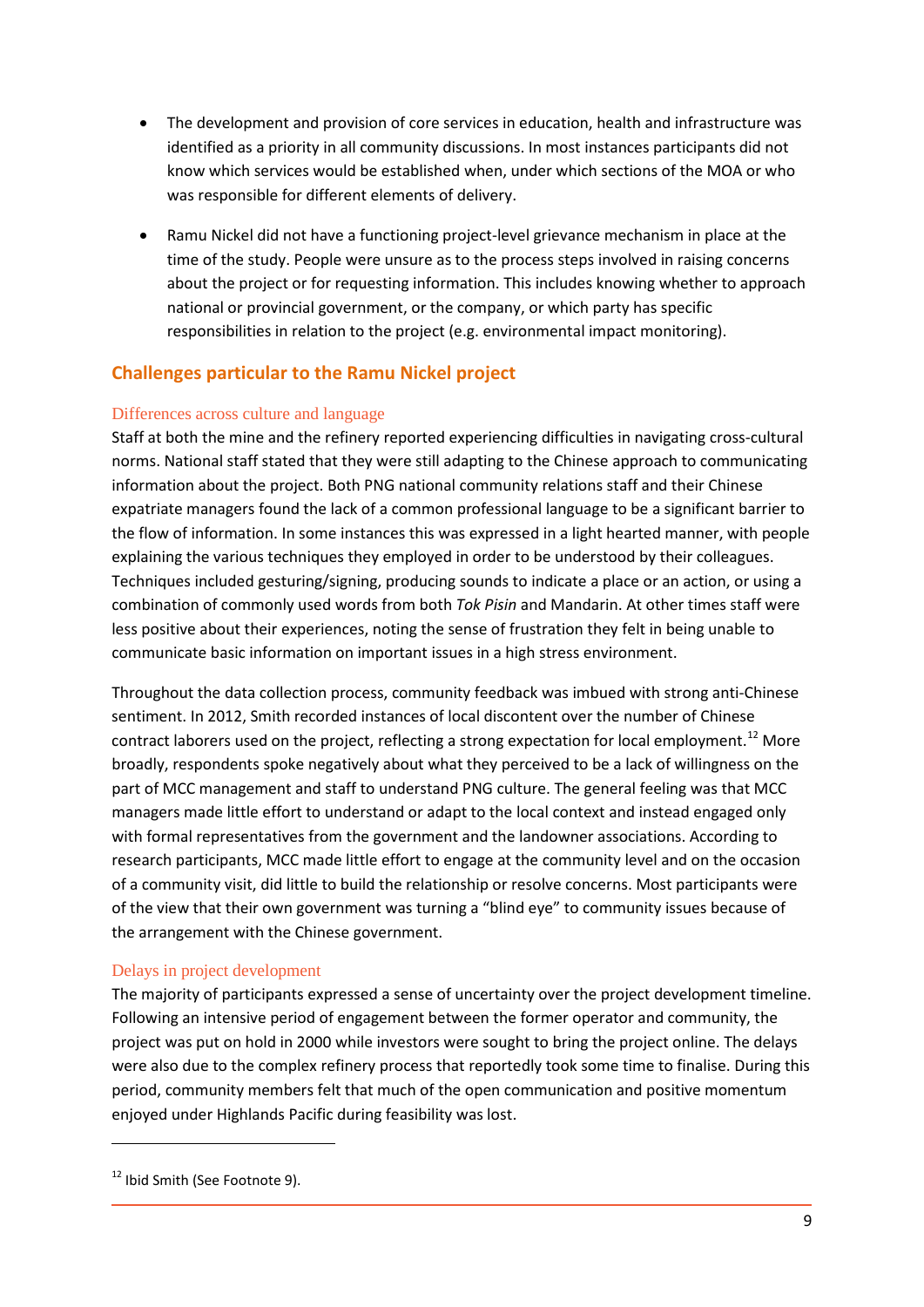Given the delays in project start up, some of the early anthropological studies undertaken as part of early permitting had become outdated.<sup>[13](#page-15-1)</sup> Company representatives stated that new social dynamics had emerged as families grew and as new migrants settled in the area. These early studies were in the process of being updated or redone by internal community relations staff.

#### <span id="page-15-0"></span>Breakdown in the landowner association model

**.** 

In reflecting on the performance of the landowner association, some participants stated that during the period 2006-2012 the association had been a vehicle for negotiating the flow of information between the project and the community. Since the project moved in production, a number of changes have affected the association's ability to perform its role as a conduit between households, company and government stakeholders. These include:

- the rapid onset of social and environmental impacts commencing with the commissioning and operation of the mine
- a series of land disputes that have prevented the company from releasing compensation and land use payments to a number of landowner groups
- fewer employment opportunities being available for local community members at the completion of the construction phase.

These factors have resulted in an overall increase in both the volume of grievances and the demand for information. At the same time, the composition of the landowner executive changed and participants were of the view that the association had ceased performing some of its core functions. Participants stated that since 2012 the landowner association had become ineffective in providing information to the community about the project. In some instances this was attributed to the executive succombing to the interests of "outsiders", in others it was suggested that the executive was unable to represent landowner issues while land disputes were ongoing. A percieved lack of financial transparency in the running of the association and the umbrella company added to the sense of dissatification at the community level. Concerns about conflicting interests, obligations and allegiences are an ever present issue.

These issues notwithstanding, landowner representatives face a set of unenviable challenges. The role demands responsibility for activities that are extremely complex and for which little training or support is available. Simply put, representatives are required to form an association in alliance with groups with which they may have no prior experience of cooperating with (or indeed a negative shared history), to then negotiate and execute a legal agreement over the development of an internationally significant asset, in partnership with multiple levels of government and a foreign company, that will result, at minimum, in the alienation of land, considerable social and environmental impacts, and an unprecedented and rapidly changing social and econonic landscape.

The 'landowner association as an information conduit' model presents challenges for project affected communities in terms of access to information and representation. The highly complex

<span id="page-15-1"></span><sup>&</sup>lt;sup>13</sup> Zimmer-Tamakoshi, L. (1997) When Land Has a Price: Ancestral Gerrymandering and the Resolution of Land Conflicts at Kurumbukare, *Anthropological Forum: A Journal of Social Anthropology and Comparative Sociology* 7, 4: 649-666.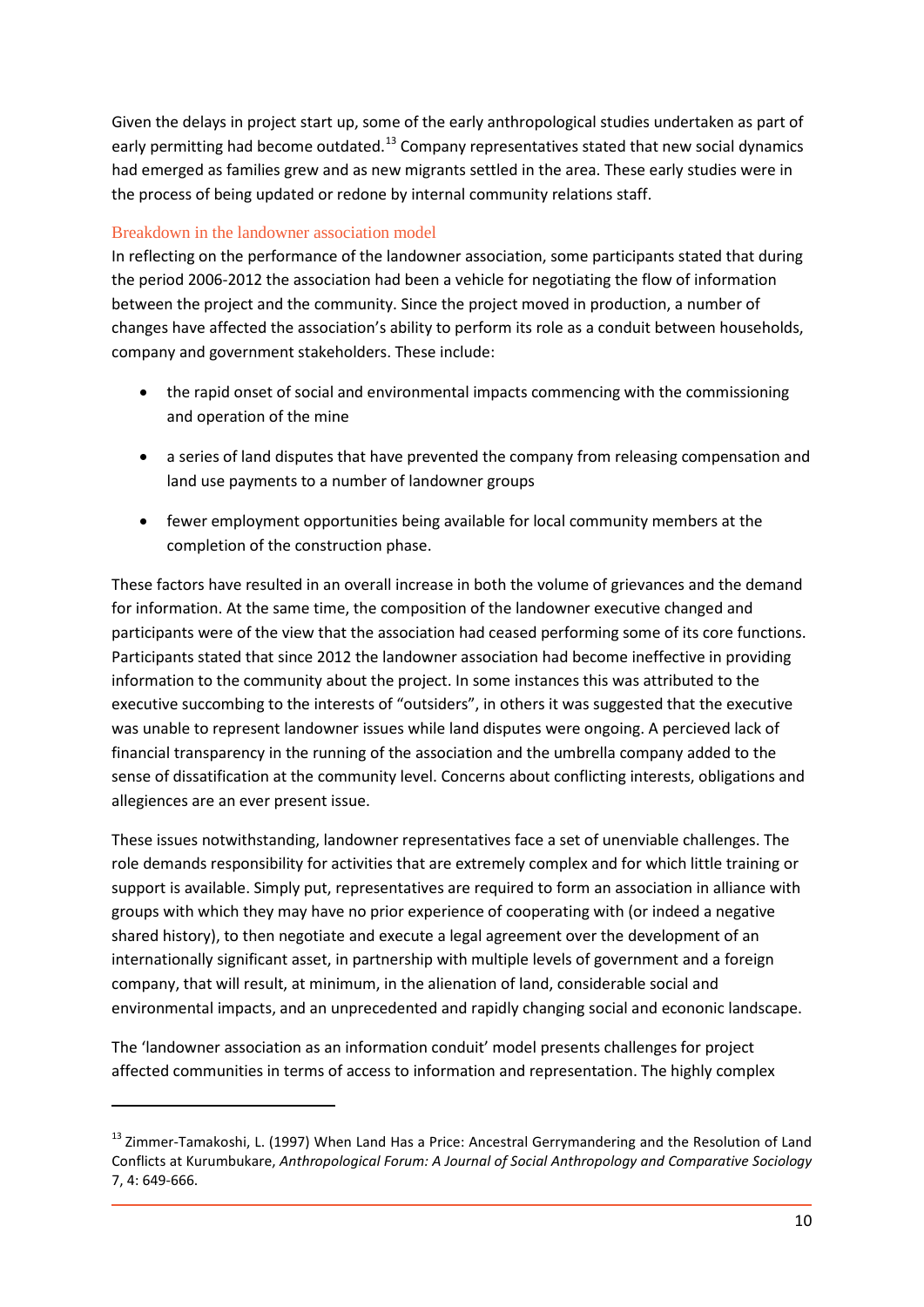circumstances under which landowner associations operate also raises important questions about the level of knowledge, skills, resources, relationships and commitment required in order for this approach to be successful.

#### <span id="page-16-0"></span>Low cost operating context

MCC has declared the Ramu Nickel a low cost operation. The low cost approach to the running of the mine was expressed in the various localities as the company deferring certain community programs and initiatives until the mine is at full ramp up and is generating a profit. This approach has implications for the flow of information. For example, at the time of the study, the company did not have a formal point of interface with female leaders at Basamuk. The establishment of a gender office at Basamuk has been deferred until the operation is considered profitable. Community informants stated that gender programming from the Madang office was not having any effect locally, and that there had been minimal engagement with women at the two project sites.

More broadly, interviews suggest that reduced capacity or non-performance by one of the parties to the agreement has direct implications for other parties. During interviews with mine staff they explained that when the community was not satisfied with either the landowners association or the government, the issue was brought to the community affairs team. An increasing demand on the community affairs team did not appear to have been well understood internally within the business. At Kurumbukari, for example, the approach was described by staff as "issues driven" where community affairs wait for issues to arise, and then work to solve them. Staff joked that they were the "fire fighting department".

This more reactive strategy was not serving the company well with violent outbreaks at Kurumbukari due to dissatisfaction with, amongst other things, local business opportunities. In this case, systems for raising issues and grievances were reported to have broken down. In other places, landowners said that they were using their own resources to travel to the Madang office because the local community affairs team were not able to progress their issues. Some people at Basamuk said that they were traveling to Madang by boat to lodge complaints at the country office rather than locally. Most of the communities that participated in the research were aware of the recent violence at Kurumbukari, and indicated that similiar incidents could occur at Basamuk if the situation did not improve. Local community relations staff indicated that they were unable to work more proactively to avoid or prevent issues because they did not have resources (e.g. access to vehicles and personnel) available to them.

#### <span id="page-16-1"></span>Activities not meeting information needs

Community participants provided positive feedback about some of the company's activities, in particular the agricultural support program for communities at Basamuk. While these discrete activities are well regarded and involve sustained interaction with communities, they do not necessarily address the information priorities of the various project-affected communities. Given the level of interaction between staff and project-affected communities, including through local employees, the issue appears to be that communities feel they are not receiving useful or relevant information through those interactions. Fundamentally, the program of activities is not structured to deal with the provision of information about the current or future likely impacts of the operation – either proactively or in response to specific requests.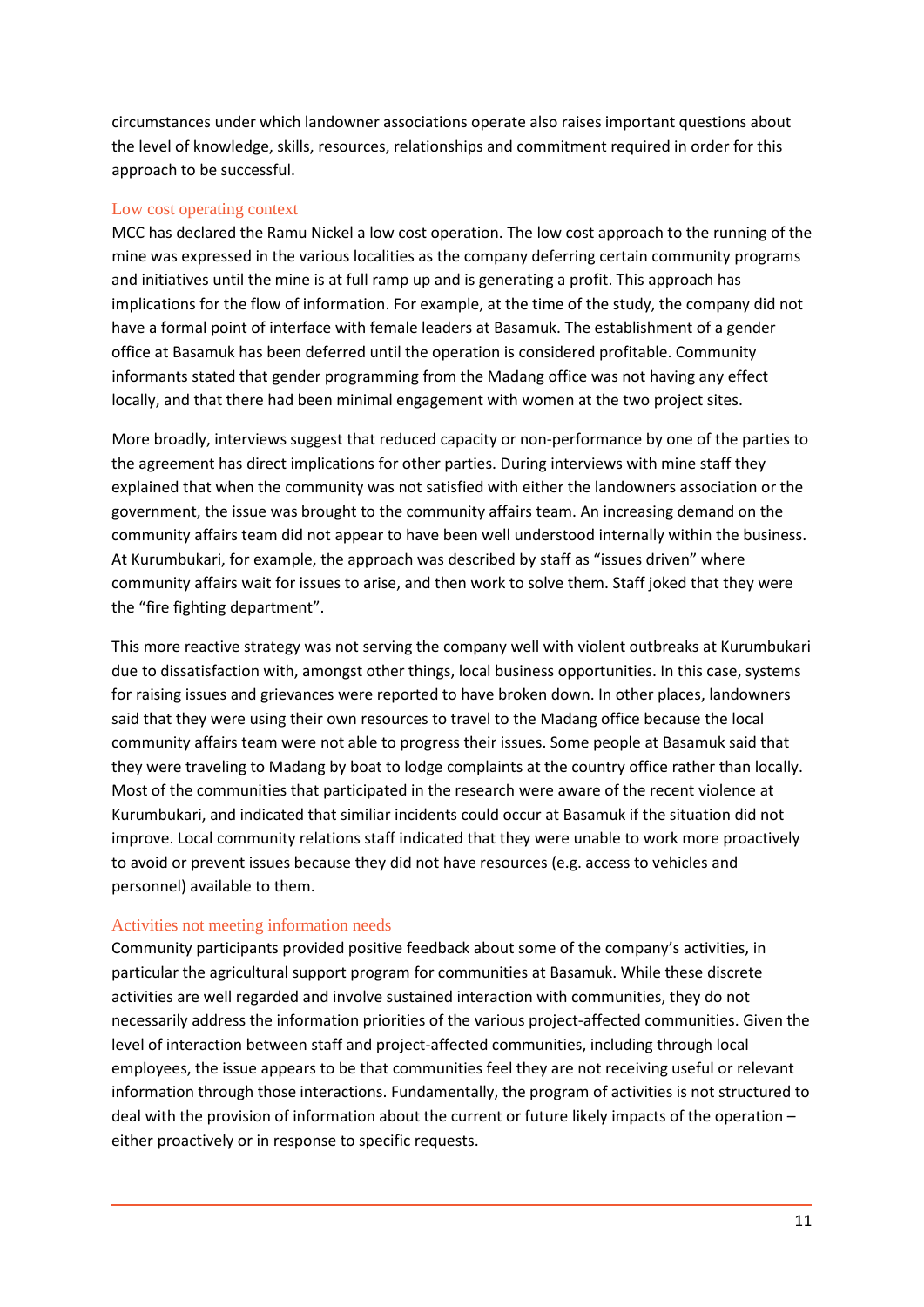At a meeting in Basamuk it was said that "the mine only gives out the minimum amount of information" and that information relating to future development was treated as strictly confidential. While community-level engagement and interaction was generally viewed in positive terms, the purpose of that engagement needs to include provision and receipt of information that assists both the community and the company in future decision making. The current systems and structures for communication of information was described as "broken".

### <span id="page-17-0"></span>**Challenges within the PNG operating context**

#### <span id="page-17-1"></span>Limited government presence

Study participants noted a lack a government presence at the community level. This was attributed to the lack of basic services such as health, education and road infrastructure. Government was also noted as being absent from its project monitoring and oversight role, and addressing the information needs of project-affected people. Given high levels of demand for services and ongoing concerns about impacts, the community is looking to the company to address these gaps. As the only large and well resourced institution in the local area, the company is assumed to have capacity to address these gaps. In this situation, it is likely that the company will become increasingly encumbered with community frustration over government inaction. Land disputes that have delayed payment of the compensation component of the MOA are being mediated by the government. Information about the progress of these cases was considered to be unsatisfactory.

#### <span id="page-17-2"></span>Non-participative Agreement making processes

Participants expressed frustration at the process surrounding the signing of the second MOA with MCC.<sup>[14](#page-17-4)</sup> Comparisons were made between the four-year negotiation that involved Highlands Pacific and what participants described as the government-to-government agreement that had been arranged with MCC. In PNG, convention dictates that a new owner inherits a standing agreement, particularly one that involved significant input from landowning communities. The Lihir mine, for example, has witnessed several changes of ownership in its seventeen years of operation. It is unusual that a review process would be conducted without some effort to engage local communities and their representatives. Nonetheless, communities reported great difficulty in accessing information about both the substantive and procedural elements of the present agreement. The content of the agreement was not known, there were no plain language copies available, and most people were unclear about the timing of forthcoming reviews and how they would be able to participate.

#### <span id="page-17-3"></span>Background poverty and high expectations

 $\overline{a}$ 

The communities in the Kurumbukari and Basamuk areas are remotely located with historically poor access to road networks and public services. Researcher reports prior to the development of the mine emphasise the high level of dependence that these communities have on land and natural resources for basic provisioning. During village meetings, participants emphasized their reliance on land and water resources and the concerns they held over current or future impacts to those resources. In each meeting participants expressed an expectation for improved water supply, electricity, school upgrades and better access to health services. In some communities, expectations

<span id="page-17-4"></span><sup>&</sup>lt;sup>14</sup> We assume that the first agreement was a result of all parties going through the process of preparing for the Development Forum.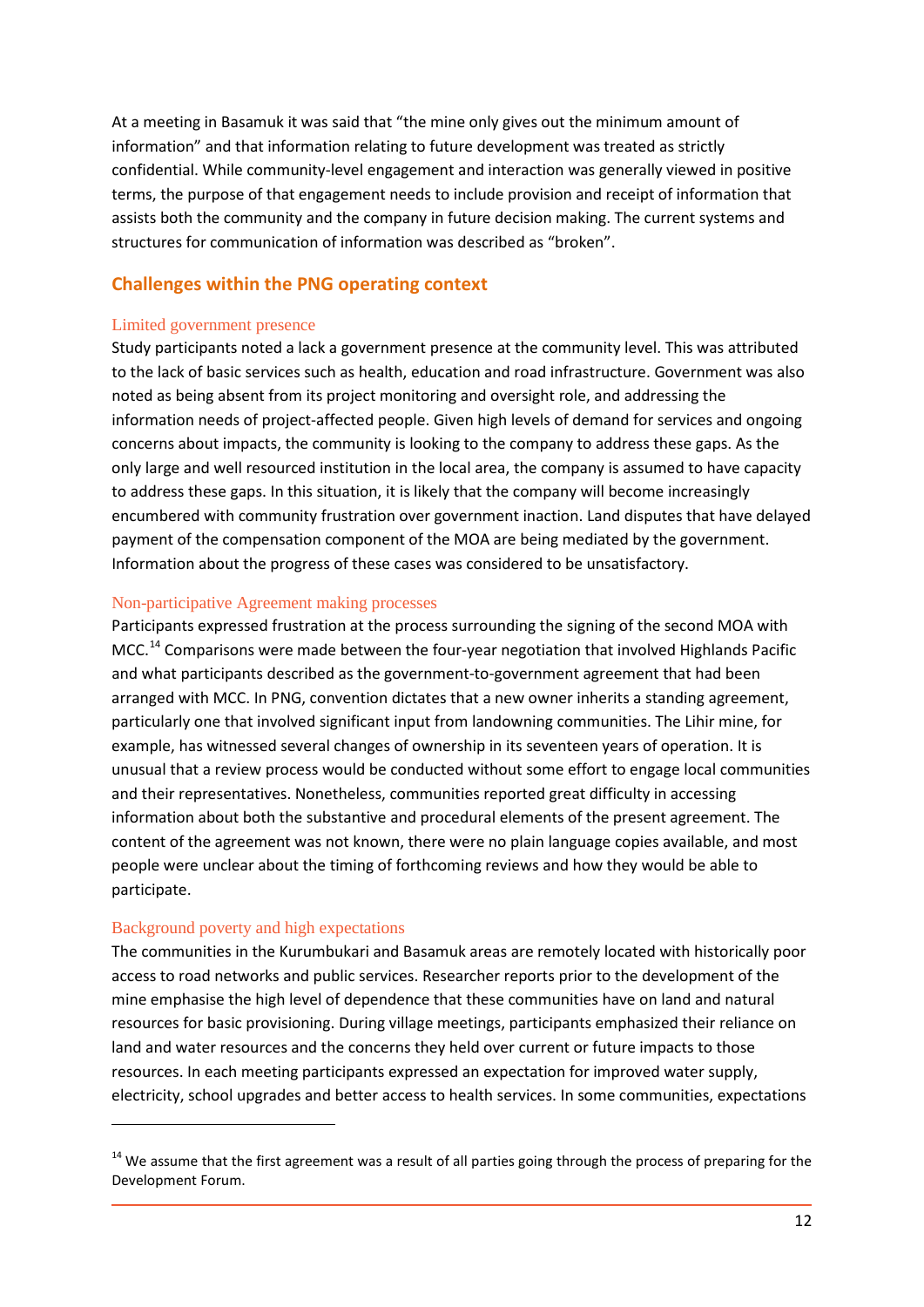for improvement exist in a context where basic services and infrastructure are completely absent. The community closest to the refinery, for example, does not have power or acccess to a nearby primary school.

While few people reported having cited the revised MOA, it was the understanding of most participants that development benefits would flow once the mine commenced operating. In addition to the delayed release of compensation monies, communities expressed frustration around what they percieved as a lack of development in their area. In terms of information, there are two immediate implications. First, that if plans are in place to progress development activities in the affected areas, the approach to scheduling and implementation of these activities is not known to the community. Second is that percieved failure to deliver on benefits that have been formally agreed as a condition of the project raises questions of the integrity of other stated intentions or commitments.

# <span id="page-18-0"></span>**6 Broader points to consider**

## <span id="page-18-1"></span>**Information pathways and structures**

- Different parties will have different interests in a particular project. These interests will affect the transmission and reception of different types of information. It is therefore important to ask: Which conduits of information are most apppropriate at the communty level given the complexity, diversity and consequences associated with information about mining projects?
- In many instances, companies will rely on community-based structures to transmit information. Different structures will have variable capacity in terms of experience, willingness and resources for sharing information: Which communities demonstrate a level of readiness to engage with the mine, request, digest, analyse and communicate information, and which communities may need greater levels of support and input?
- Where communities do not hold land that is considered to be of strategic importance to the developer, their ability to demand or leverage can influence access to information. Whether the flow of information is directed to power and influence, or is addressing the needs of other groups is vitally important when understanding the causes and effects of information inequality.
- There is often a need to involve independent parties that are not reliant on a project proceeding in a particular way. One consideration is whether developers and governments should involve independent or alternative parties when communicating information about the project.

#### <span id="page-18-2"></span>**Information dissemination and interaction**

• High levels of interaction can be indicative of present or emerging grievances or the lack of resolution of legacy issues, rather than the free flow of information. For this reason, environments in which there are high levels of interaction can be less conducive to the provision of information, simply because issues or concerns can come to dominate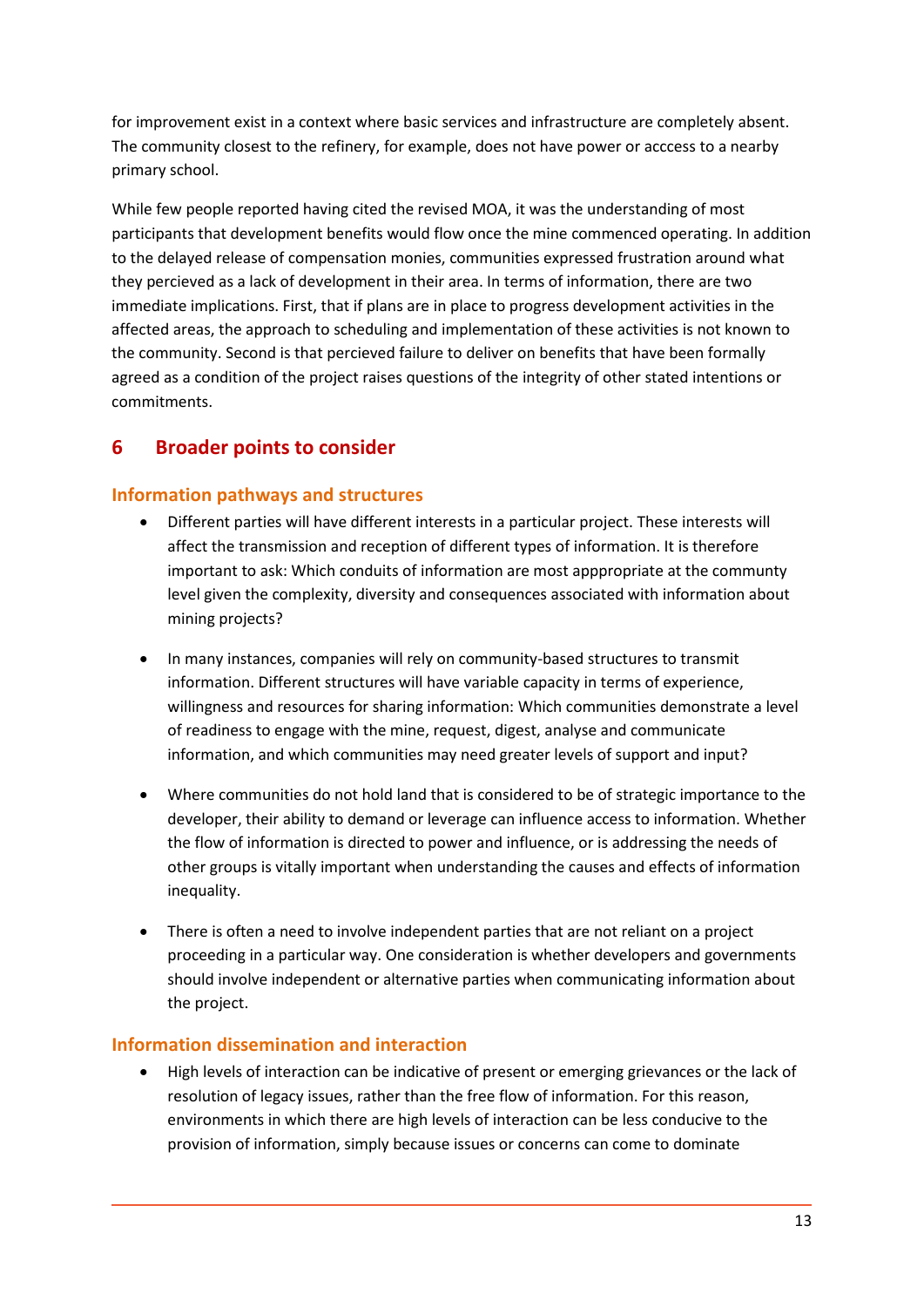engagement. The key here is to understand the character of the interaction between company representatives and members of the community.

- Developers can often assume that other parties are able to deduct information based on seemingly obvious changes in the physical landscape. For instance, one might assume that if operational activity is occuring in a nearby area, that the community would therefore be able to identify the relevant project stage. Due to inconsistencies in the content and flow of information, individuals can arrive at very different understandings about project status. Similarly, people can receive information, but may not be able to contextualuse it. One important aspect to consider is the level of support that may be required so that communities can understand the context and significance of what they are observing.
- While it is important to consider higher-order problems relating to the provision and accessibility of information, basic questions remain relevant. In addition to ensuring that information is provided in a timely manner, it is critical that individuals receive information in their preferred language. It can be helpful to ask whether key documents have been translated or rendered accessible to local stakeholders in this way.

#### <span id="page-19-0"></span>**Information in the life cycle**

- The need for information does not cease once a developer has reached a permitting milestone. Evidence indicates that the phases of construction, production and expansion introduce stage-specific requirements for information. While this may seem like a basic consideration, it remains important to ask whether communities have access to information that is relevant to the stage of the project.
- Social baseline data is an important source of information for all parties. Developers and regulators need to ensure that such information is collected and analysed in both an equitable and rigorous manner. It is in the interest of all parties that social data remains current to track and respond to social impacts and to avoid disputes over land ownership, resource use, compensation and project entitlements.
- At permitting, developers are typically required to declare their design, consult and agree on the terms of development. Once a project moves into operations, companies may not want to disclose all details of the project. In an expansion scenario for example, there are often concerns about the risk of speculation. It is important to consider how a company balances its commercial interests with a community's right to know.
- There are stages through the permitting process where developers and regulators look to identify signals of consent. During this time, they are not required to identify signals of withdrawal. Thereafter, the extent to which grievances or concerns are used to offset the claim of consent is minimal. While there is an increasing awareness of grievance and remedy processes, they are not always seen by companies as signalling the withdrawal of consent. It is important that developers recognise the kinds of signals in terms of either consent being weakened, reconsidered or withdrawn.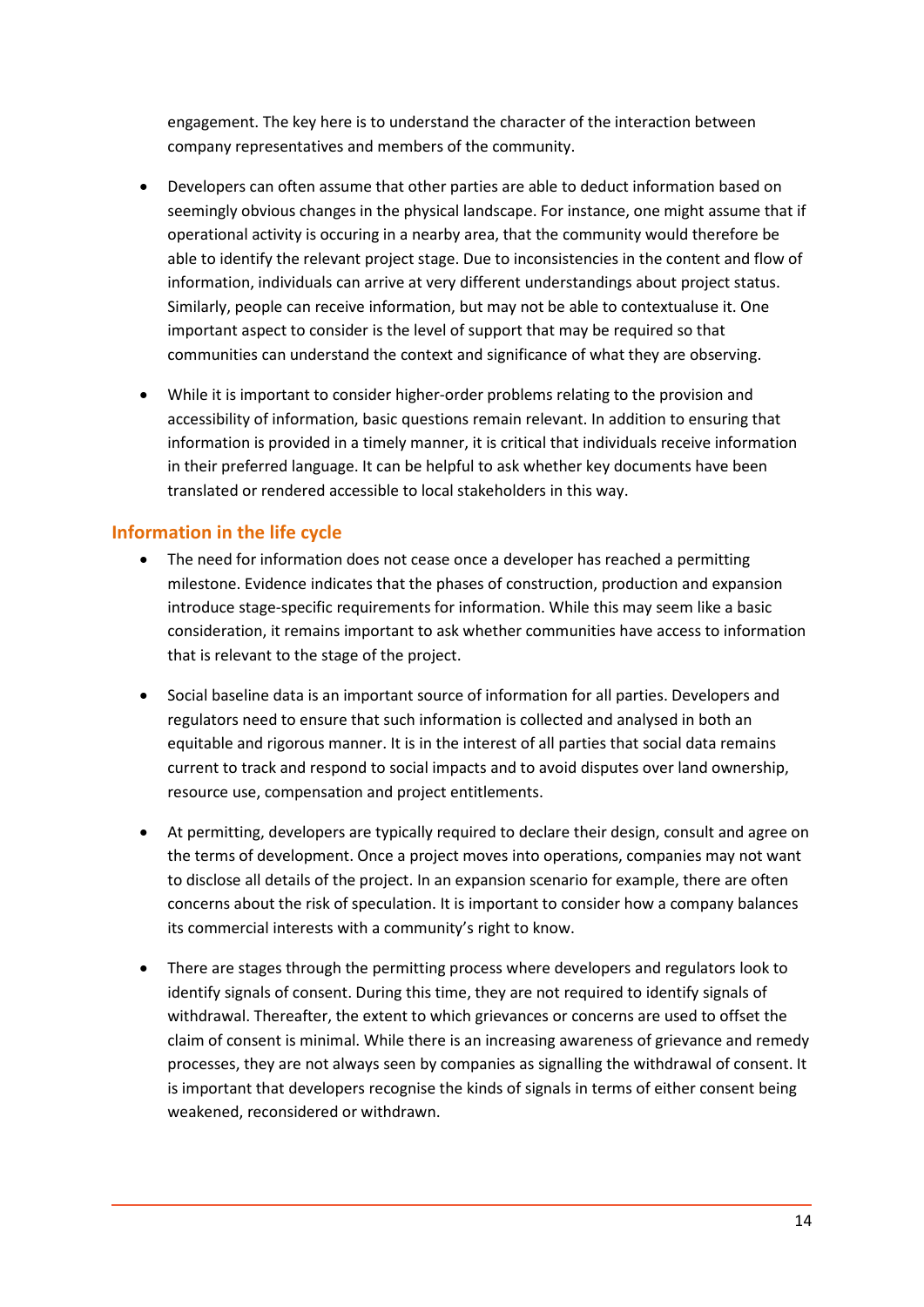#### <span id="page-20-0"></span>**Entitlements and expectations**

- Village-level development programming can provide important resources for local communities, in addition to serving as a foundation for relationship building between communities and the mine. While these activities have potential in terms of functioning as conduits for information flow. This does not happen automatically. For social programming to serve this function, information sharing must be intentional.
- The argument for using an expectations management approach is that communities can develop expectations that are unrealistic, or expectations relating to goods or services that have not been agreed by the respective parties. However, the term is too often applied in circumstances that have any kind of community expectation, or where the high level of expectations is not unrealistic but refers to an entitlement that has not yet been met. Considering whether the company is avoiding, deferring or clarifying expectations as a part of their information and communication strategy is vitally important.

#### <span id="page-20-1"></span>**Information availability as an driver of conflict**

• There is a link between provision of information and conditions of unrest. In the absence of information about procedures or mechanisms for advancing concerns or expediting the receipt of confirmed entitlements, community members often find themselvees unable to seek remedy or redress through what the developer or government would consider to be a preferred pathway. Understaning how communities can access procedural mechanisms, and utilise them is one means through which to avoid communities deferring to protest and disruption.

# <span id="page-20-2"></span>**7 Recommendations**

For Ramu Nickel:

- commission an independent review of stakeholder engagement strategy and processes. The review should include five categories of stakeholder: (i) media, (ii) Provincial government, (iii) Landowner Association, (iv) Ramu Nickel employees (particularly those in Community Affairs), and (v) community members.
- bring forward the establishment of gender teams at both Kurumbukari and Basamuk.
- review the company's approach to cross-cultural induction to ensure that expatriate managers are familiar with PNG approach to engagement and information sharing.

#### For the MRA:

- provide each stakeholder group with a signed copy of the final version of the revised agreement.
- review the government's current on-site social and environmental impact monitoring arrangements, including for resettlement at Enekwai. Consider methods to engage members of the community in the development of indicators.